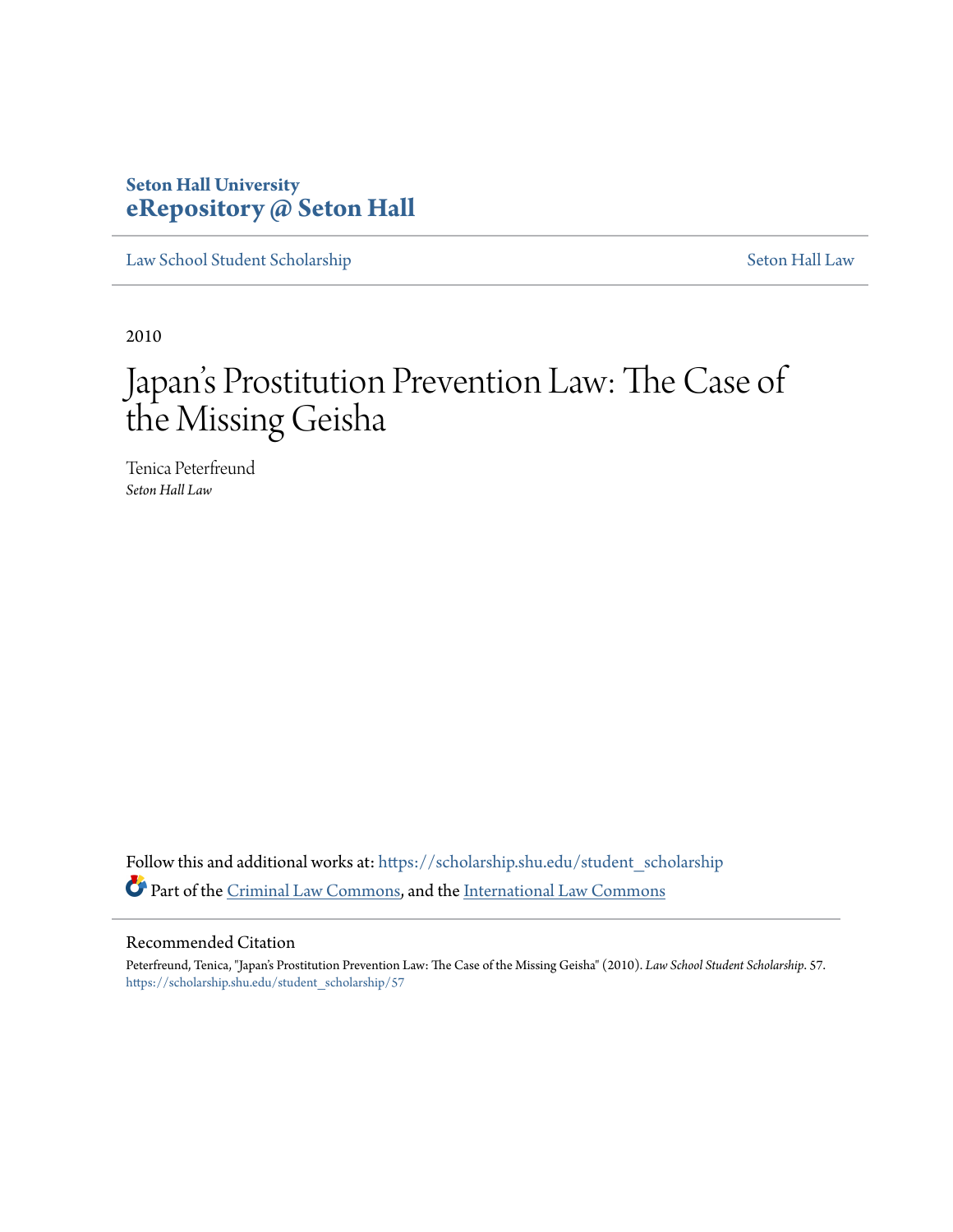# **Japan's Prostitution Prevention Law: The Case of the Missing Geisha**

By Tenica Peterfreund

*"Remember, Chiyo, geisha are not courtesans. And we are not wives. We sell our skills, not our bodies. We create another secret world, a place only of beauty. The very word 'geisha' means artist and to be a geisha is to be judged as a moving work of art." – Memoirs of a Geisha<sup>1</sup>*

## **I. Introduction**

There are some who have called Japan a prostitution culture.<sup>2</sup> Indeed, prostitution was officially sanctioned by the Japanese government during the Tokugawa regime of  $1603$ - $1868$ <sup>3</sup> Up until the end of the feudal era, poor families sent their daughters to big cities to find work at brothels and other niches in the sex industry, having them enter into "slavish bondage" with brothel owners.<sup>4</sup> Today, prostitutes come in different forms—as streetwalkers, hostesses at bars and call girls.<sup>5</sup> Streetwalkers will roam the streets of mizo shobai and almost always have an understanding with police who grant prostitutes a certain degree of freedom.<sup>6</sup> Hostesses who work at bar establishments provide companionship to male patrons and will then visit love hotels<sup>7</sup> later in the night.<sup>8</sup> Call girls, a fast-growing group, will typically meet men at love hotels after the men call a central line about where they can meet their dates.<sup>9</sup> But with the variety of

<sup>&</sup>lt;sup>1</sup> *Memoirs of a Geisha* (Columbia Pictures, 2005).

<sup>2</sup> Jennifer Chan-Tiberghien, *Gender and Human Rights Politics in Japan* 40 (2004).

<sup>&</sup>lt;sup>3</sup> *Id.* (The Tokugawa shogunate was a feudal regime which focused on military power and an isolationist foreign policy).

<sup>4</sup> Andrew D. Morrison, Note, *Teen Prostitution in Japan: Regulation of Telephone Clubs*, 31 Vand. J. Transnat'l L. 457, 461 (1998).

<sup>5</sup> Stephan M. Salzberg, *The Japanese Response to AIDS*, 9 B.U. Int'l L.J. 243, 262 (1991).

<sup>6</sup> David H. Bayley, *Forces of Order: Policing Modern Japan* 110-111 (1991).

<sup>7</sup> *See* Morrison, *supra* note 4, at 472. (Love hotels are analogous to hourly motels in the United States).

<sup>8</sup> *See* Salzberg, *supra* note 5, at 261-262.

<sup>9</sup> *See* Salzberg, *supra* note 5, at 263.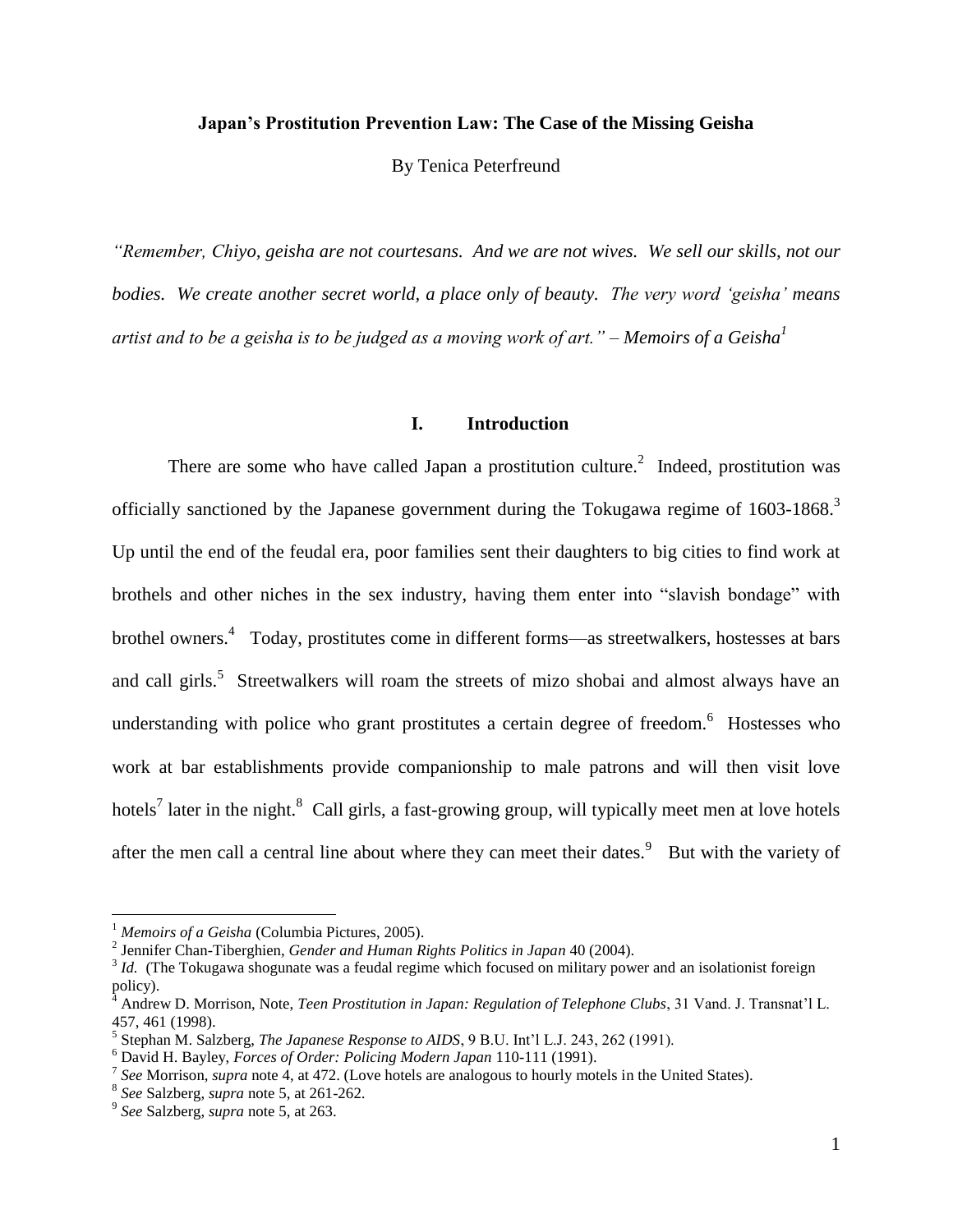prostitutes that find their place in Japanese society, there is one group in the sex industry cloaked in mystery, that has been able to hide behind a curtain of tradition—the geisha.

Many scholars poetically view geisha as heirs to a romantic heritage.<sup>10</sup> Their eyes are outlined in black with a face that shines white and impassive like a mask.<sup>11</sup> Their hair is "piled" into gleaming black coils" reminiscent of hills and valleys on a country-side.<sup>12</sup> Their kimonos sparkle in shades of blue and gold.<sup>13</sup> The women are well-versed in passionate stories and poems of heroes and villains, beautiful femme fatales and great lovers.<sup>14</sup> They are not women, but walking works of art, a stylized image of ultimate femininity in Japan.<sup>15</sup> Not only do they tell stories, they spend years studying dance and music before graduating to a fully qualified geisha.<sup>16</sup> They live in tea houses where they entertain wealthy and powerful government men, like Prince Charles of England,<sup>17</sup> performing and flirting, engaging in witty conversation.<sup>18</sup>

While many believe that geisha are legally recognized professionals, entertainers and performers, there are others who believe them to be a distinct part of Japan's ever-flourishing sex industry. This distinction between prostitutes and geisha is an important one under Japan's current Prostitution Prevention Law.<sup>19</sup> Since geisha are not considered prostitutes under the statute, there has been a growing "geisha-isation" in Japan, where brothels and meeting places have transformed into geisha houses to escape enforcement of the  $law$ <sup>20</sup> Because of this, the Prostitution Prevention Law has been less than effective. This paper will provide a historical

<sup>10</sup> Lesley Downer, *The Secret History of the Geisha: Women of the Pleasure Quarters* 3 (2001).

<sup>11</sup> *Id*. at 1.

<sup>12</sup> *Id.*

<sup>13</sup> *Id.* at 2.

<sup>14</sup> *Id.* at 3. <sup>15</sup> *Id.* at 9.

<sup>16</sup> *Id.* at 12.

<sup>17</sup> Mineko Iwasaki, *Geisha, A Life* 186 (2002).

<sup>18</sup> Michiko Aoki, *The Oxford Encyclopedia of Women in History*, http://www.mywire.com/a/Oxford-Enc-Women-World-History/Geisha/9498261/ (Jan 1, 2008).

<sup>19</sup> *Baishun boshi ho* [Prostitution Prevention Law], No. 118 (1956).

<sup>20</sup> Caroline Norma, *A Past Re-imagined for the Geisha: Saviour of the 1950's Sex Industry,*

http://findarticles.com/p/articles/mi\_6988/is\_10/ai\_n31337323/ (Jan 2008).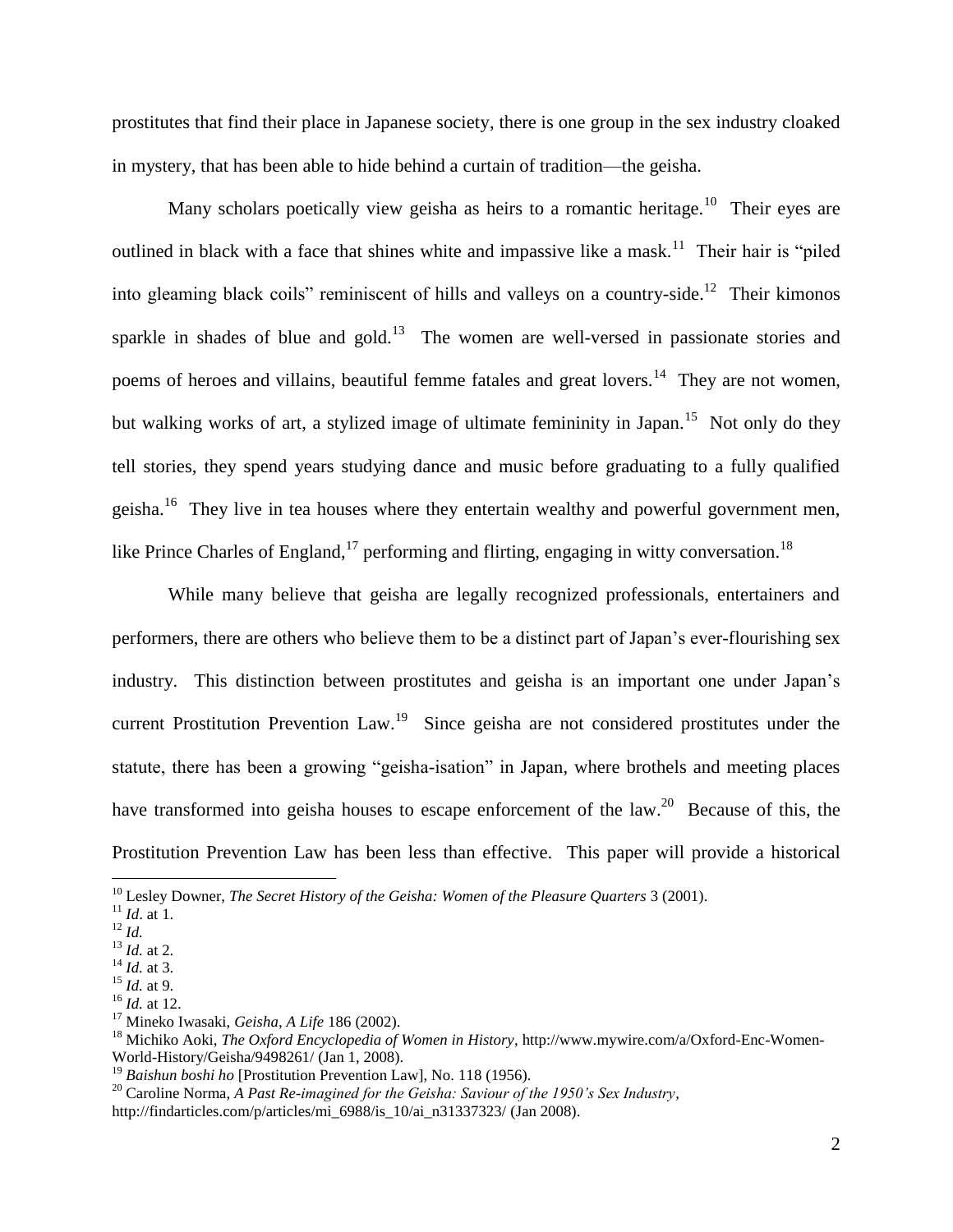examination of prostitutes and geisha, the geisha's place under the Prostitution Prevention law and an analysis of why they were excluded under the law based on unique societal characteristics of Japan including its social order construct and the *honne/tatemae* philosophy. In addition, this paper will provide recommendations to effect change in Japan's sex industry, namely to close loopholes in the law by including the geisha as a prostitute.

#### **II. History of the Prostitute and the Geisha**

There is a deep and complex history for both the Japanese prostitute and the Japanese geisha. Japan, unlike other countries, had few moral reservations concerning the sex industry. The history of licensed prostitution in Japan is robust and begins around the  $1600s$ <sup>21</sup>. The geisha have their own history starting in the "pleasure quarters" of the Tokugawa shogunate, commencing during the mid-18<sup>th</sup> century. Though this paper will try and separate those histories, there are times when the narratives will collide, revealing a past that ties geisha and prostitutes closer than some would like to believe.

Officially supervised prostitution has dated back to the Kamakura period (1185-1333), where the government created the office of "steward of prostitutes" (*yukun betto*).<sup>22</sup> The shogunate of 1338-1573, known as Ashikaga, formally recognized prostitution as a trade and taxed it as a profession under its "Harlots Bureau."<sup>23</sup> But it was during the Tokugawa era in the 1600s that the origins of today's modern prostitution regime arose. In 1618, authorities set up the Yoshiwara quarters, licensed prostitution quarters that were meant to concentrate "scattered gangs of prostitutes."<sup>24</sup> Regulations demanded that the area be walled off, surrounded by a moat

 $\overline{a}$ 

<sup>24</sup> *Id.*

<sup>21</sup> Sheldon Garon, *Molding Japanese Minds: The State in Everyday Life* 90 (1997).

<sup>22</sup> *Id.*

<sup>23</sup> *Id.*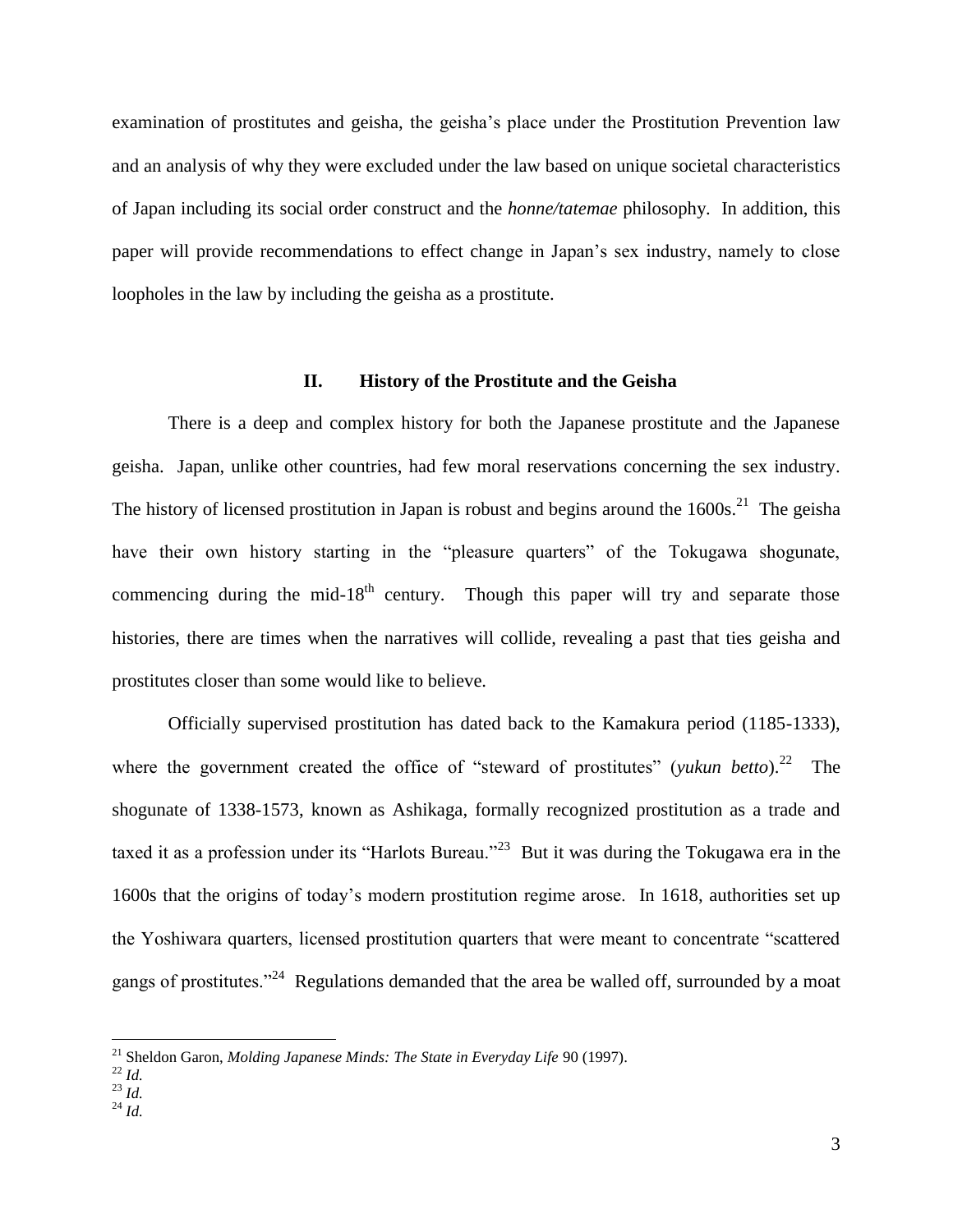and open only during the day.<sup>25</sup> Brothels had to be of a predetermined size, prostitutes could only work at one brothel within one licensed quarter and their patrons were only allowed to stay for a 24-hour period.<sup>26</sup> These regulations became more lenient around the  $1650s$ .<sup>27</sup> By the end of the seventeenth century, there were 35 licensed quarters in Japan, Yoshiwara and Shimabara quarters (Kyoto) alone accounting for 2,800 prostitutes.<sup>28</sup> Even then, "innovative brothel-like establishments" emerged, like "meeting houses" or tea houses, which served as a disguise for simple brothels. $^{29}$ 

Officials in early Japan had fewer moral reservations about the profession than, for example, Christian societies in the West.<sup>30</sup> The legal system did nothing to discourage the sale of young girls into prostitution as an answer to poverty.<sup>31</sup> Prostitutes were often bound by indentured relationships to brothel owners.<sup>32</sup> These owners offered monetary advances to the girls, but more generally to the girls' parents.<sup>33</sup> If a girl quit prior to the repayment of that advance, her parents were contractually indebted to the owners to pay off that obligation.<sup>34</sup> Other times, the opposite would occur, where the girl would work off her family's debts.<sup>35</sup>

However, in 1872, an event occurred which spawned a change that would affect the lives of all geisha and prostitutes and their influence on Japan.<sup>36</sup> The Peruvian ship, the *Maria Luz*,

<sup>25</sup> *See* Morrison, *supra* note 4, at 460.

<sup>26</sup> *Id*.

<sup>27</sup> *Id*. at 461.

<sup>28</sup> *See* Garon, *supra* note 21, at 90.

<sup>29</sup> *See* Morrison, *supra* note 4, at 461.

<sup>30</sup> *See* Garon, *supra* note 21, at 91.

<sup>31</sup> *Id*.

<sup>32</sup> *Id*. at 93. <sup>33</sup> *Id.*

<sup>34</sup> *Id.*

<sup>35</sup> Yasuzo Kitamura, *Evolution of Antitrafficking in Persons, Law and Practice in Japan: A Historical Perspective*, 14 Tul. J. Int'l. & Comp. L. 331, 335 (2006).

<sup>36</sup> Susan Tiefenbrun, *Copyright Infringement, Sex Trafficking and Defamation in the Fictional Life of a Geisha*, 10 Mich. J. Gender & l. 327, 356 (2004).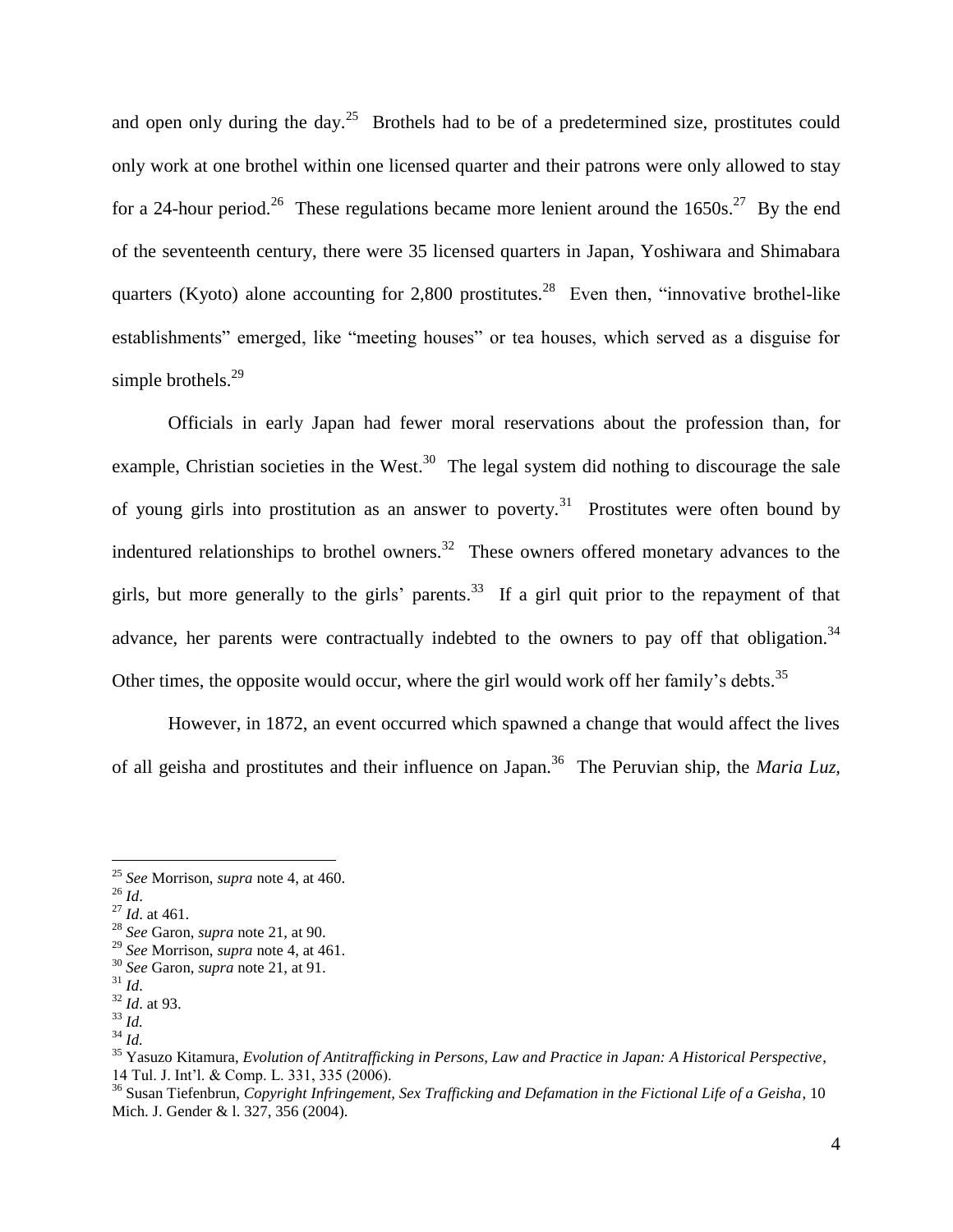sailed into Japanese harbors for repairs, carrying  $230$  Chinese slaves.<sup>37</sup> The slaves were ultimately set free but not without an international uproar.<sup>38</sup> While the Japanese government officially stated that it had no policy recognizing slavery, the Peruvian government fought back claiming Japan indeed did have its own de facto system of slavery—the women in the pleasure quarters.<sup>39</sup> Because the new Meiji government<sup>40</sup> was attempting to convince the world of Japan's new modernity and civility, $^{41}$  the Council of the State passed the Prostitute and Geisha Emancipation Act, $42$  which decreed that all prostitutes, geishas and indentured servants be freed,<sup>43</sup> prohibiting the sale of and trade in human beings.<sup>44</sup> The women did not have to repay their advances because "prostitutes and geisha are those who have lost control of their bodies and thus are no different than cows and horses. It would not be reasonable to demand goods back from a cow or a horse."<sup>45</sup> Because of the reference to cows, the act was also known "humorously" as the Cattle Release Act. $46$  The city government acquired the right to license and register any woman working as a geisha or a prostitute.<sup>47</sup> A geisha who wanted to work as both a prostitute and geisha would acquire two licenses, one for entertainment ("*gei*") and one for the sale of sex ("*iro*").<sup>48</sup> Also interestingly during this time, former samurai, revered in the Japanese

 $\overline{a}$ <sup>37</sup> *Id.*

 $38 \frac{10}{1}$ 

<sup>39</sup> *See* Iwasaki, *supra* note 17, at 162.

<sup>40</sup> Marius B. Jansen, *The Cambridge History of Japan: The Nineteenth Century* 467 (1989). (Following the overthrow of the Tokugawa regime, the Meiji government pursued new goals including their assimilation of Western culture, establishing friendly relations with the West and achieving "civilization and enlightenment). <sup>41</sup> *See* Iwasaki, *supra* note 17, at 162.

 $42$  Dajokan Cabinet Order No. 295 of Oct. 2, 1872, and Notification No. 22 of the Ministry of Justice dated Oct. 9, 1872, reprinted in Ministry of Justice, Japan, Materials Concerning Prostitution and Its Control in Japan 2-3 (1957).

<sup>43</sup> *See* Garon, *supra* note 21, at 91.

<sup>44</sup> *See* Downer, *supra* note 10, at 108.

<sup>45</sup> *See* Garon, *supra* note 21, at 91.

<sup>46</sup> *See* Downer, *supra* note 10, at 108.

<sup>47</sup> *See* Tiefenbrun, *supra* note 36, at 357.

<sup>48</sup> *Id.*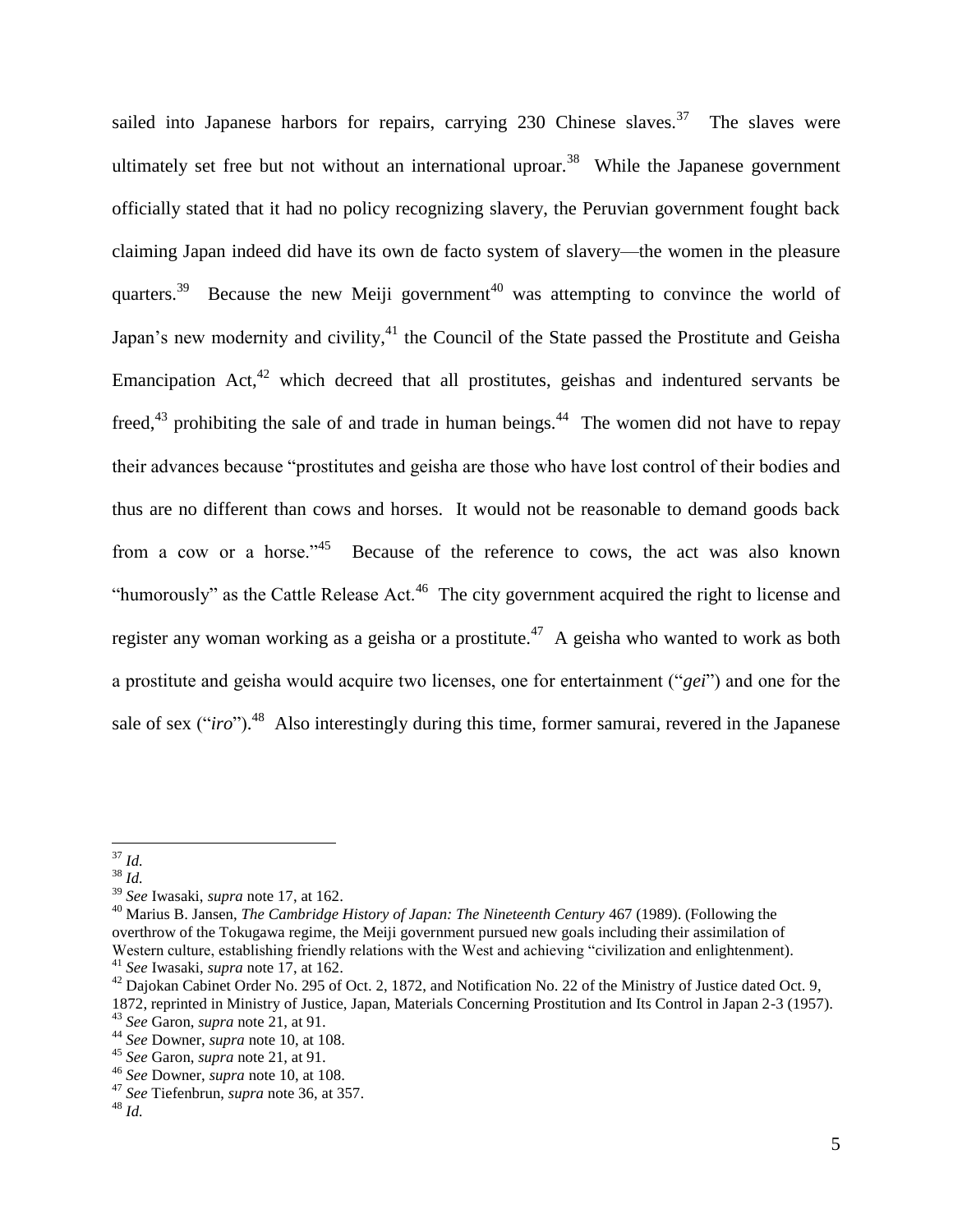culture, along with the women in their families were strictly forbidden from running brothels and becoming either prostitutes or geisha.<sup>49</sup>

As time went on, the government attempted to establish more legal constraints in prostitution. In 1901, it passed the Regulation for Control of Prostitutes, attempting to limit prostitution to only those women officially registered with the government.<sup>50</sup> In 1902, because prostitutes who breached a contract with a brothel owner were subject to steep penalties, the Supreme Court found forced labor contract clauses in such contracts to be null and void.<sup>51</sup> In 1908, realizing that the Regulation for Control of Prostitutes was not eliminating unregistered prostitution, the government passed the Ministry of Home Affairs Ordinance No.  $16^{52}$ 

During the 1900s, authorities gave police broad powers to arrest unlicensed prostitutes and geisha bar maids turned prostitutes (known as *shakufu*).<sup>53</sup> Though geisha were seen as trained entertainers and forbidden to engage in the practice of prostitution, one knowledgeable official estimated that three-fourths of geisha were prostitutes in 1929.<sup>54</sup>

Legal constraints and the presence of police did not decrease the ugliness of the profession. While studies reveal that Japanese prostitutes during the 1920-30s only took in 1-2 customers per day, a much lighter work-load than prostitutes in other societies, their lives were still dangerous due to outbreaks of venereal diseases, violence against them, and murder by jealous clients. 55 To add to the danger of prostitution, these women were also de-humanized as evidenced by the practice of *harimise*, known as displaying women behind gratings in shop

<sup>49</sup> *See* Garon, *supra* note 21, at 91.

<sup>50</sup> *See* Tiefenbrun, *supra* note 36, at 350.

<sup>51</sup> *See* Kitamura, *supra* note 35, at 339.

<sup>52</sup> *See* Tiefenbrun, *supra* note 36, at 350.

<sup>53</sup> *See* Garon, *supra* note 21, at 91.

 $\overline{5^4}$  *Id.* 

<sup>55</sup> *Id.* at 96-97.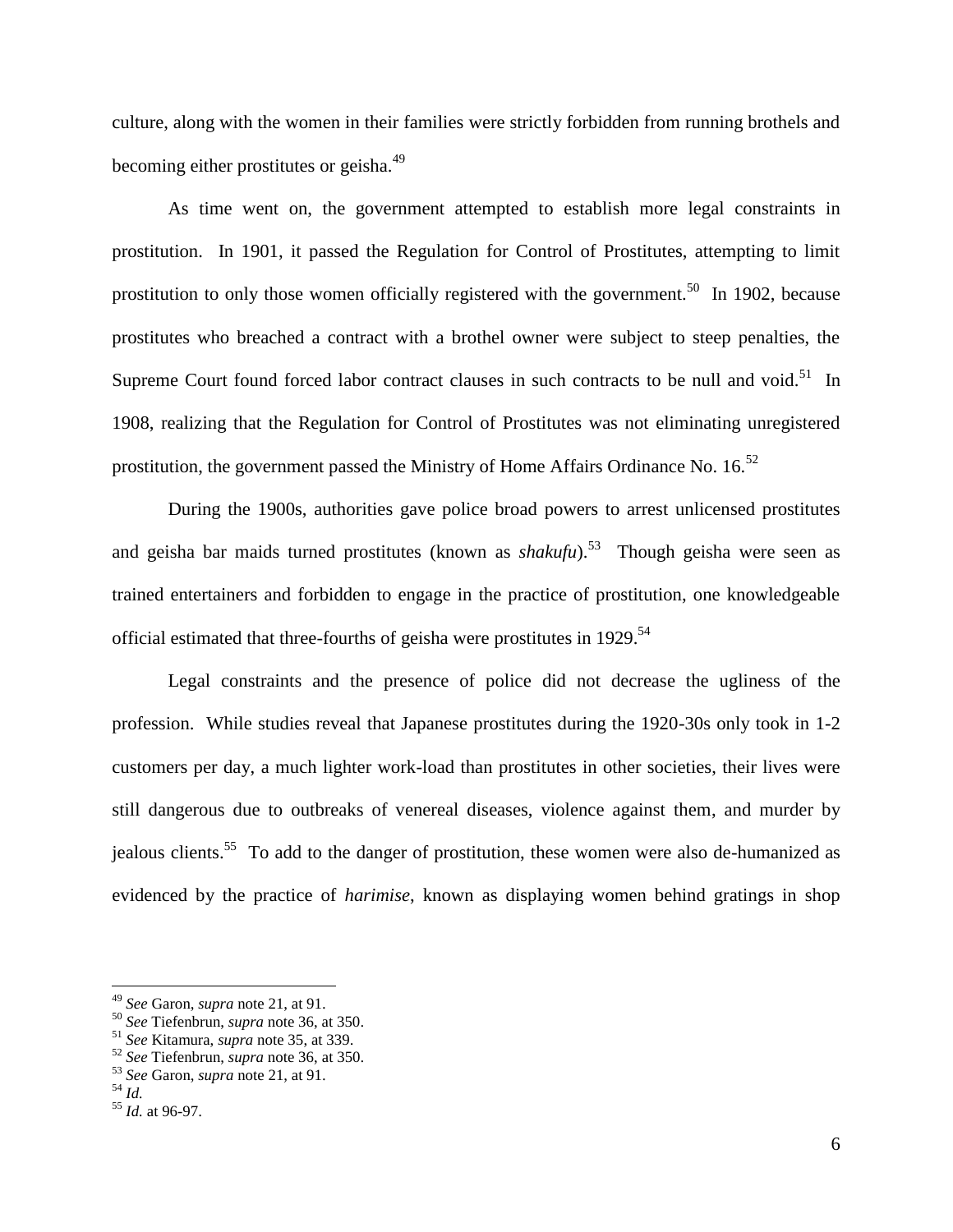windows in big-city quarters.<sup>56</sup> The practice was outlawed in 1916; however, former prostitutes remembered it feeling like they were "animals in a zoo."<sup>57</sup> One prostitute summed up her five years of sitting inside grating as "the greatest humiliation a woman can suffer."<sup>58</sup>

Even before this time though, public opinion concerning licensed prostitution was already beginning to change in 1886, when the first Japanese organization to oppose licensed prostitution was formed.<sup>59</sup> The Women's Christian Temperance Union (WCTU)<sup>60</sup> expanded with newly founded branches throughout Japan during the late 1800s and established its first brother organization in 1900, called Purity Society.<sup>61</sup> These "abolitionists"<sup>62</sup> as they were called, attacked licensed prostitution as a fundamental denial of human rights and a "system of slavery."<sup>63</sup> The "civil liberties" guaranteed to all Japanese citizens were being denied to prostitutes, including "the freedom to cease trade, choose one's customers, move about at will, and communicate unhindered with the outside world."<sup>64</sup> In addition, the state lent its state powers to brothel owners who in turn censored those liberties.<sup>65</sup> Therefore, Christian women's organizations, women social workers and reformers allied themselves and vowed to reform prostitution,<sup>66</sup> attempting to bring the system in line with the sexual mores of British and

<sup>56</sup> *Id.* at 97.

 $\frac{1}{57}$  *Id.* 

<sup>58</sup> *Id.*

<sup>59</sup> *Id.* at 98.

<sup>&</sup>lt;sup>60</sup> *Id.* (Japanese moral reformers were inspired by international "social purity" movements in the late nineteenth century. In 1886, middle-class Japanese women formed the Tokyo branch of the Women's Christian Temperance Union to attack licensed prostitution but also to "modernize" the sexual mores of Japanese society. The goal was to make Japan conform to Christian norms).

 $61$  *Id.* (The Purity Society was a group of male abolitionists that formed to protest the rebuilding of the Yoshiwara quarters after a devastating fire in 1911. They were considered the brother organization to the WTCU).

 $62$  *Id.* (Though traditional American literature uses the word "abolitionist" to describe those who supported the abolition of slavery in the U.S, in this context, "abolitionist" is meant to describe those who believe in the abolition of practices and laws that harmed society. It is worth noting that the word used here is still somewhat consistent with the slavery context, because members of the WCTU believed prostitution to be a form of slavery in Japan). <sup>63</sup> *Id.*

<sup>64</sup> *Id.* at 98-99.

<sup>65</sup> *Id.* at 99.

<sup>66</sup> Cecilia Segawa Seigle, *Yoshiwara: The Glittering World of the Japanese Courtesan* 12 (1993).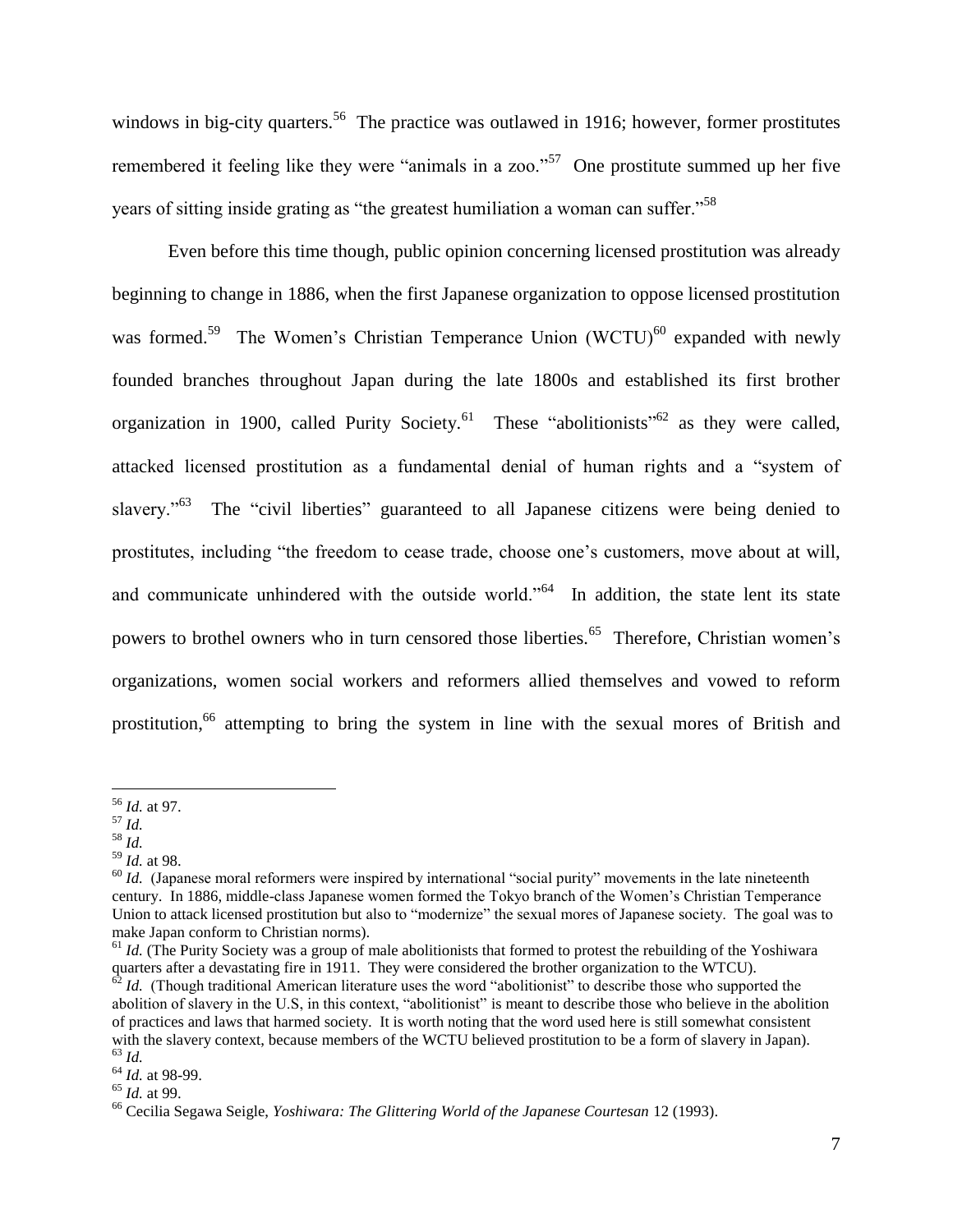American societies which touted that sex should be confined to marriage.<sup>67</sup> Prostitution was heralded as an attack on morality and marriage, which led to the WCTU's petition to the government to legislate and promulgate monogamy.<sup>68</sup> The WCTU demanded that a husband's liaisons with prostitutes, geisha and concubines be considered adultery, which at that time it was not. <sup>69</sup> It is worthy to note that even during this time, Japanese citizens recognized the geisha's similarity to the prostitute.

The government fought back though, stating that licensed prostitution was necessary for the regulation of public morals and public hygiene—necessary for the effective control of venereal diseases.<sup>70</sup> It claimed that repressing men's sexual desires would lead to increased rape and sex crimes, "capricious lusts [would] overthrow society" and government statistics showed that in almost 3 million weekly examinations of prostitutes in 1927, doctors found 2% of licensed prostitutes had a venereal disease while 32% of unlicensed prostitutes had diseases.<sup>71</sup>

But momentum for the "abolitionist" movement grew in the 1920s and as women became more educated and found other work, brothels became less preferable.<sup>72</sup> Opinion was changing and the exploitation of women for the sole pleasure of men became an increasing difficult concept to justify.<sup>73</sup> In the 1930s, the League of Nations openly condemned Japan's system of licensed houses, after conducting a report on the trafficking of women and children.<sup>74</sup> In response to the uncomfortable spotlight, the Home Ministry announced in May 1934 that Japan would abolish licensed prostitution in the near future, however that prospect proved more

<sup>67</sup> *See* Garon, *supra* note 21, at 99.

<sup>68</sup> *Id.*

<sup>69</sup> *Id*.

<sup>70</sup> *See* Seigle, *supra* note 66, at 13.

<sup>71</sup> *See* Garon, *supra* note 21, at 99.  $72$  *Id.* at 104.

<sup>73</sup> *Id.*

<sup>74</sup> *Id.* at 105.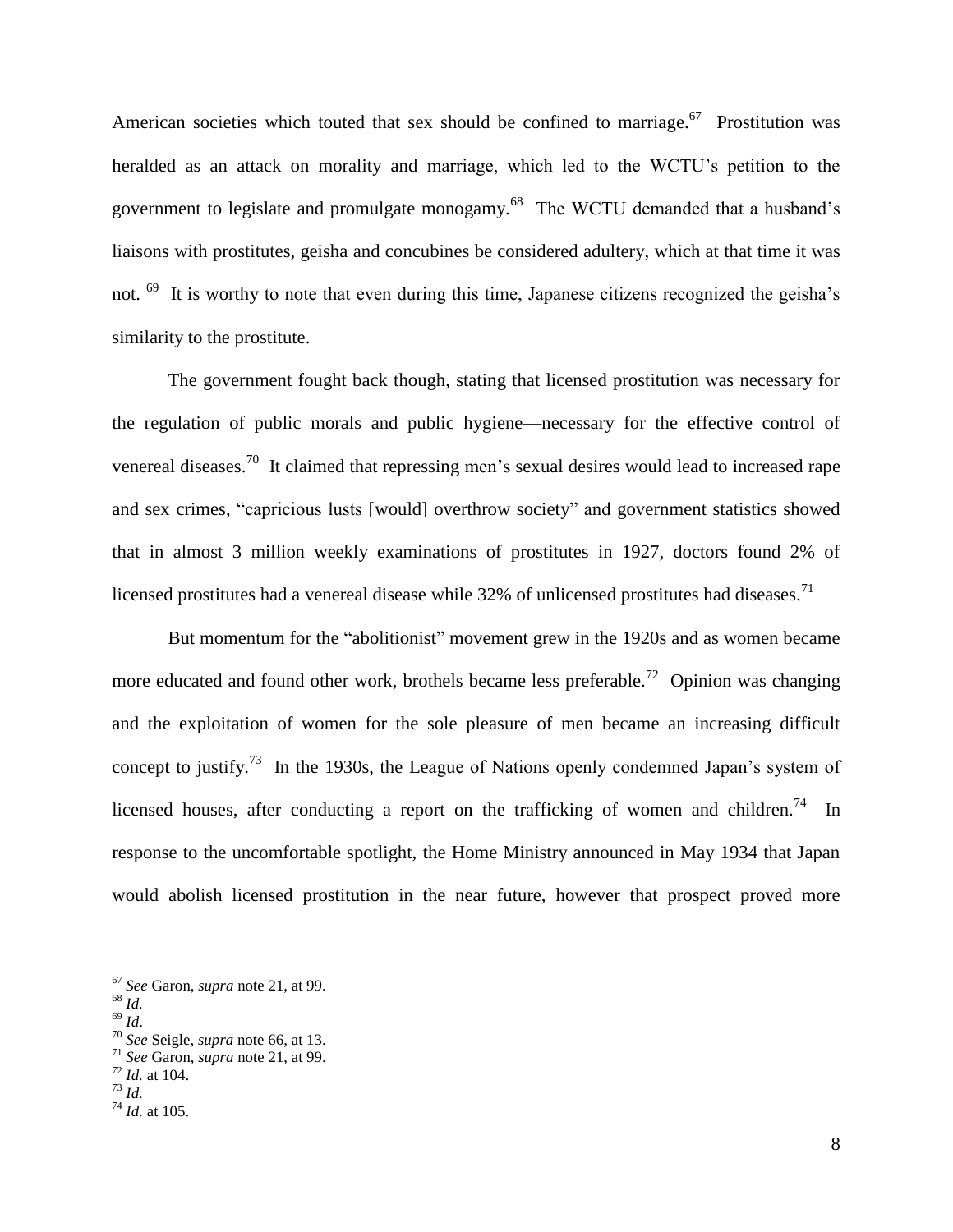difficult than anticipated.<sup>75</sup> Abolitionists had gained backing from elite bureaucrats; however, brothel owners were a powerful lobbying force.<sup>76</sup> They were "fine businessmen," upstanding tax-paying citizens and many times were assemblyman or members of parliament.<sup>77</sup> In 1924, these brothel owners had formed the National Federation of the Brothel Trade and began making substantial donations to political parties sometimes offering bribes to the politicians who frequented their quarters.<sup>78</sup> Because of political pressure, the Home Ministry decided against the abolition of licensed prostitution.<sup>79</sup> The issue did not arise again until after World War II.<sup>80</sup>

As seen from the history of the Japanese prostitute, there were signs that the traditional pristine view of the geisha was not necessarily universal. The geisha was frequently grouped with prostitutes throughout the years, from the time of the samurai to the time of the "abolitionist" movement. The history of the geisha only corroborates the theory that these two groups were not so different.

The origins of today's modern geisha system began in the Tokugawa shogunate (1603- 1867).<sup>81</sup> Early geisha were performers, who entertained in licensed quarters in Kyoto, and actually—were men.<sup>82</sup> They performed comic skits and entertained with drum performances.<sup>83</sup> They were called "houkan" which meant "one who enlivens a party where sake wine is served."<sup>84</sup> In the 1700s, women began to perform as drum bearers, and were called "geiko," which meant "girl of the arts."<sup>85</sup> By 1780, these geisha became more noticeable,  $86$  outnumbering

- $\overline{a}$ <sup>75</sup> *Id.*
- $\overline{76}$  *Id.*
- <sup>77</sup> *Id*. <sup>78</sup> *Id.*
- <sup>79</sup> *Id.*
- <sup>80</sup> *Id.*

- <sup>82</sup> *Id.*
- <sup>83</sup> *Id.*
- <sup>84</sup> *Id.*

<sup>81</sup> *See* Aoki, *supra* note 18.

<sup>85</sup> *Id.*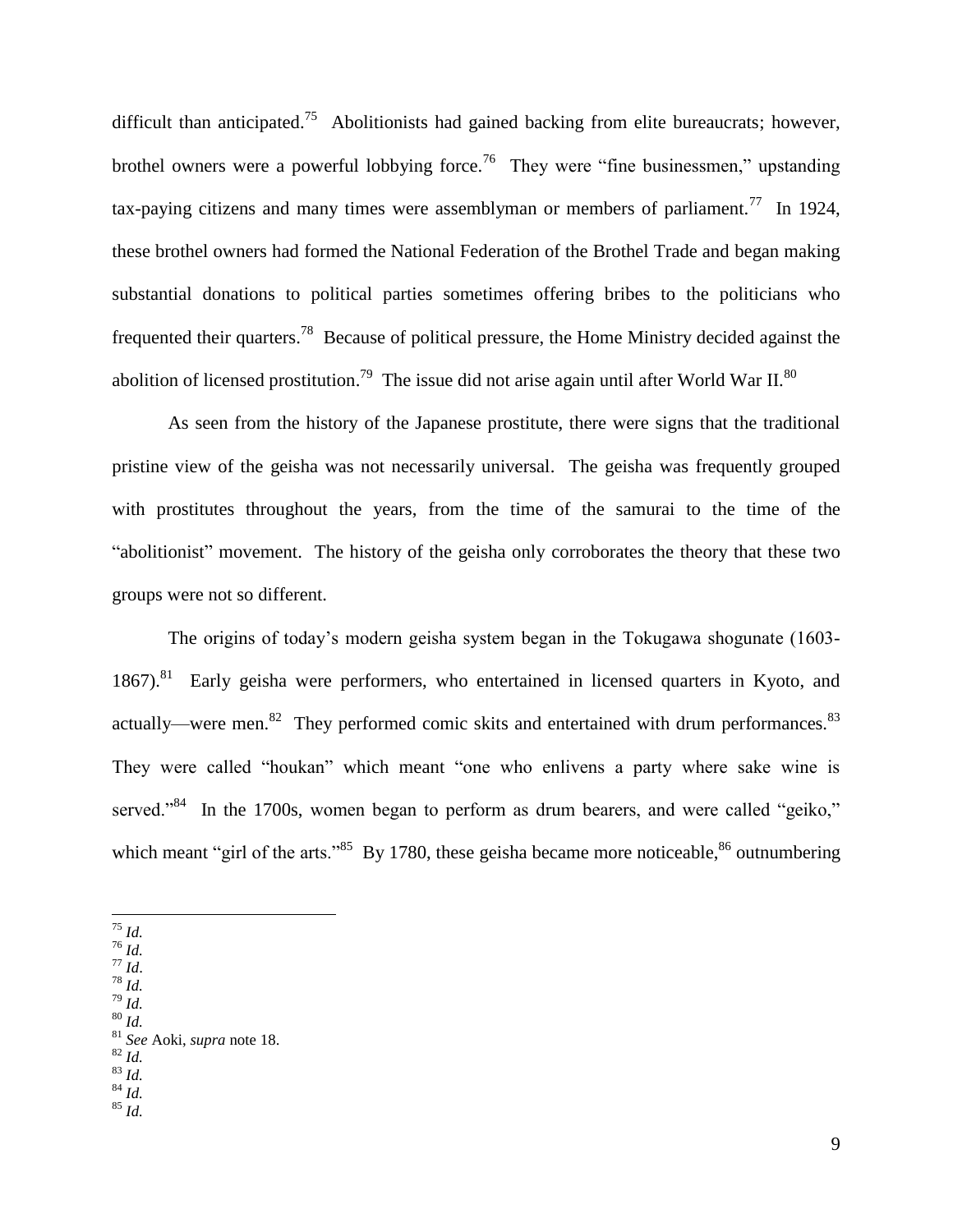male geisha, and soon the male geisha lost their status and died out.<sup>87</sup> Today, the word geisha references only female entertainers.<sup>88</sup>

During the Tokugawa regime, citizens were prohibited from organizing clubs or having innocuous gatherings, thus licensed quarters became a place for merchants to hold business meetings.<sup>89</sup> During the 18<sup>th</sup> century, Japan had a growing educated and urban population. Japan's growing entertainment culture produced story-tellers who spun popular romantic tales of geisha and their clients.<sup>90</sup> Artists painted risqué prints of geisha in the pleasure quarters.<sup>91</sup> Interest in the geisha grew and men attended licensed quarters to hear geisha sing songs, dance, recite poetry and have witty conversation.  $92$  The allure was the "romance, elegance, and excitement of that one place in feudal society where money, charm, and wit made more of an impression than rigidly defined social class.<sup>"93</sup> No class distinctions were made among the customers.<sup>94</sup> Even in a time where merchants were considered part of the lower caste system, these men were able to seek self-improvement and many times hired geisha tutors who helped them learn calligraphy, poetry and details of the tea ceremony.<sup>95</sup>

But even amidst all this romance, the path to the geisha house was still strikingly similar to the path to the brothel house. Under the Tokugawa class system, samurai were forbidden from participating in commercial activity and were expected to live in a dignified manner.<sup>96</sup> However, many of these men accrued debts and gave up their daughters to geisha houses where the girl

<sup>88</sup> *Id.*

 $\overline{a}$ 

- <sup>90</sup> *Id.* <sup>91</sup> *Id.*
- <sup>92</sup> *Id.*

<sup>94</sup> *Id.*

<sup>96</sup> *Id.*

<sup>86</sup> *See* Seigle, *supra* note 66, at 170.

<sup>87</sup> *See* Aoki, *supra* note 18.

<sup>89</sup> *Id.*

<sup>93</sup> Liza Crihfield Dalby, *Geisha* 55-56 (1983).

<sup>95</sup> *See* Aoki, *supra* note 18.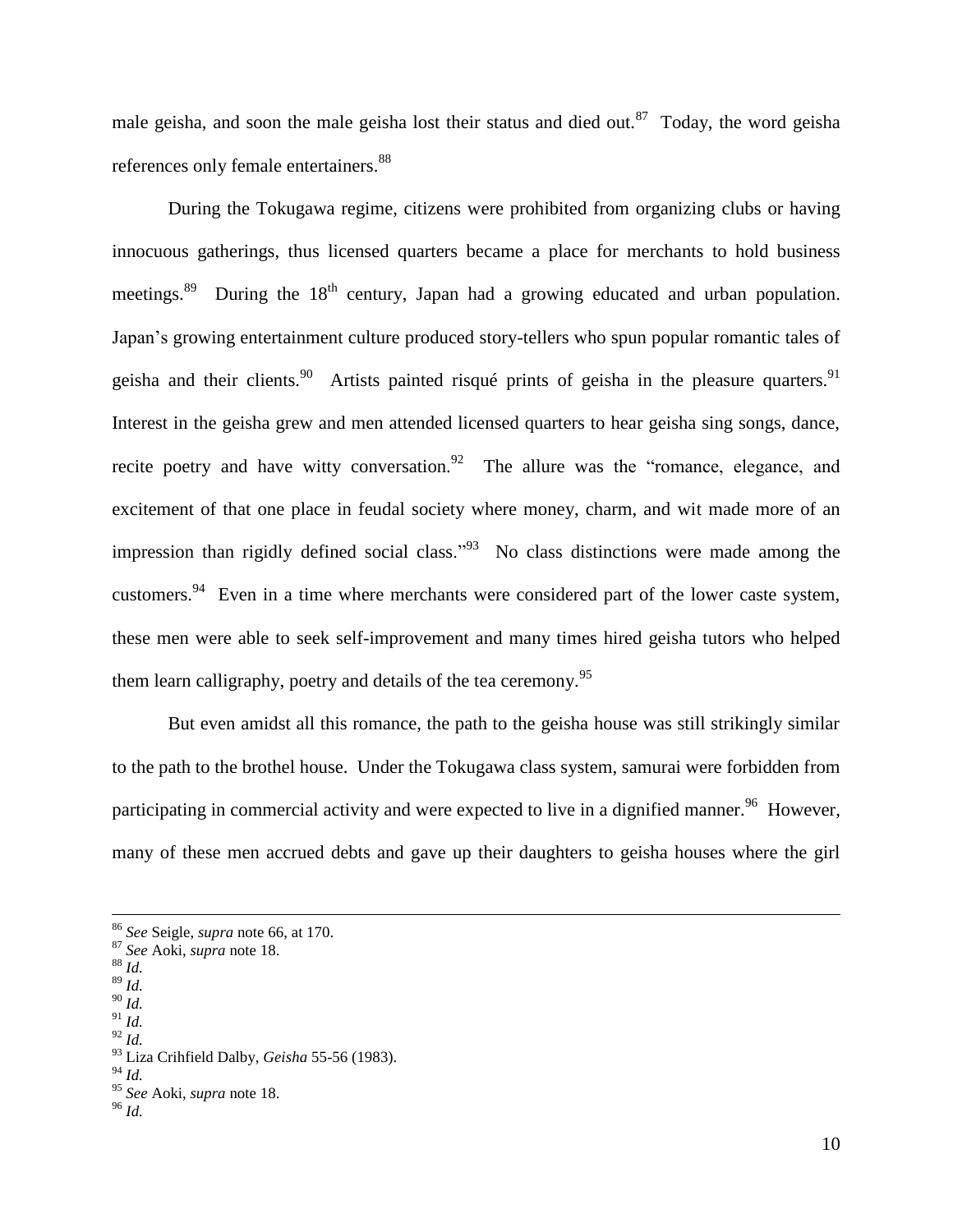would work off that debt. $97$  The owners of these geisha houses registered the girls as "adopted daughters," a phenomenon that has "contributed to the infusion of the samurai ethos throughout geisha communities."<sup>98</sup> The trafficking of girls into the geisha system was a longstanding practice and some scholars view those adoption contracts as a guise for debt bondage.<sup>99</sup> It seems it was because of the social acceptability of the geisha, fathers were more willing to sell their daughters into that system.<sup>100</sup>

Indeed, the process of becoming a geisha was no easy task. While some historians focus on the geisha's elaborate ritual of art and music lessons, others focus on the real lessons of the geisha system. *Mizuage* which means "launching" of the new girl,<sup>101</sup> describes a practice where young girls interning at these geisha houses would be "auctioned" off to men as prostitutes around the age of  $14$ .<sup>102</sup> One case study followed a girl named Tanaka Michiko, who was trafficked into a geisha house, forced to strip and have sex with patrons and contracted syphilis.<sup>103</sup> The stark contrast in historical perspectives only illuminates the deep divide between the romanticized and the practical view of the geisha.

But even conservative accounts of the geisha recognized prostitution within the system. Geisha were expected to live with some dignity. Though geisha worked alongside prostitutes in licensed quarters, they were forbidden from sleeping with or sitting next to the prostitute's customers.<sup>104</sup> However, violations occurred, some geisha never hesitating to participate in

 $\overline{a}$ <sup>97</sup> *Id.*

<sup>98</sup> *Id.*

<sup>99</sup> *See* Norma, *supra* note 20, at 39.

<sup>100</sup> *Id.* at 42.

<sup>101</sup> *See* Seigle, *supra* note 66, at 179.

<sup>102</sup> *See* Norma, *supra* note 20, at 40.

<sup>103</sup> *Id.* at 41.

<sup>104</sup> *See* Tiefenbrun, *supra* note 36, at 355.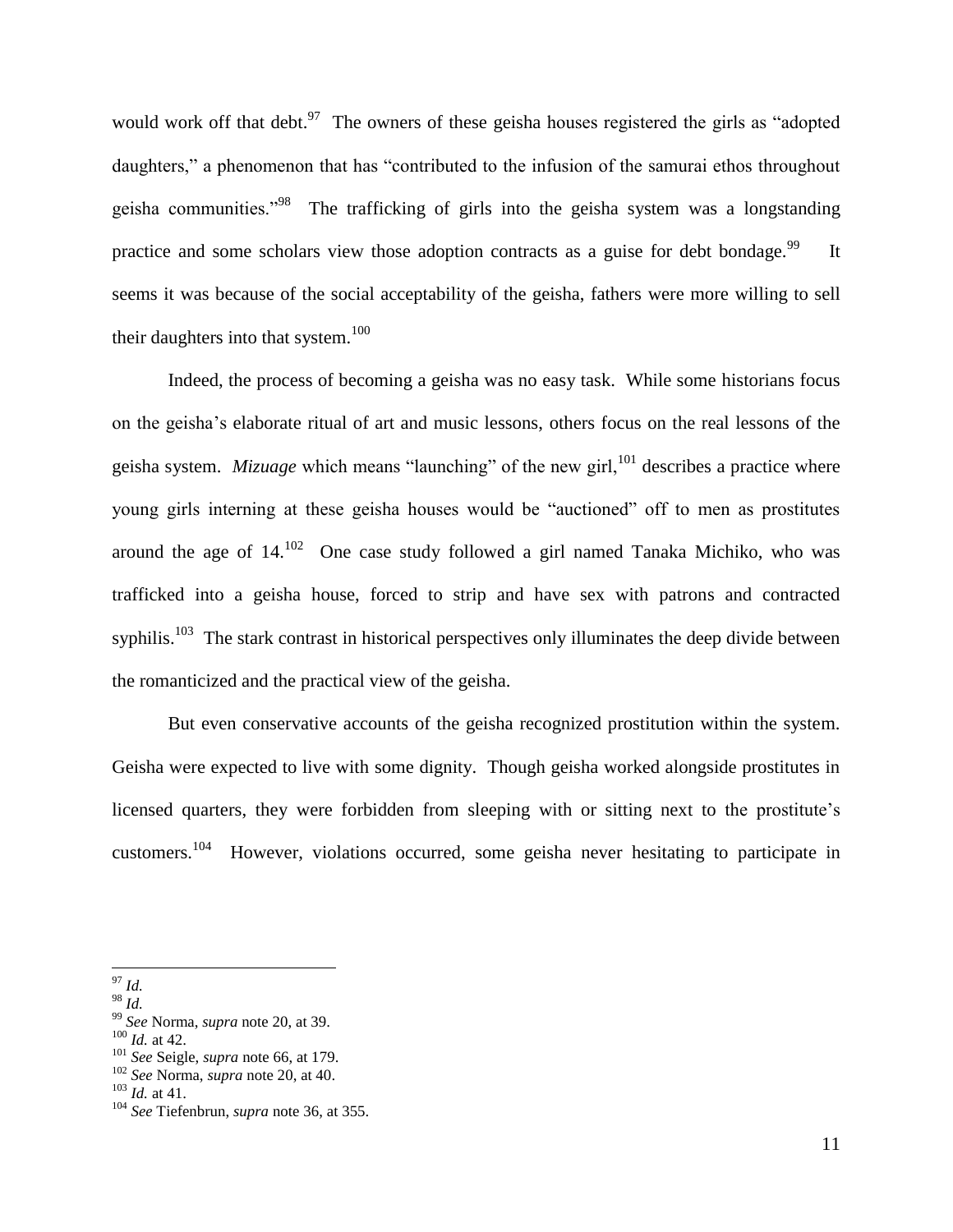prostitution.<sup>105</sup> Disputes between prostitutes and owners of tea houses became fierce and the government stepped in in 1779 to establish an inspection agency, the *geisha aratame dokoro*. 106

The office granted geisha an official recognition as practitioners of a distinct profession.<sup>107</sup> If a violation occurred, their license was suspended, sometimes permanently.<sup>108</sup> Even with the geisha/prostitute professional distinction, public perception of the difference between prostitutes and geisha was considered "murky, at best."<sup>109</sup> The inspection office which became known as *kenban* (supervisor),<sup>110</sup> set forth rules to control conduct of geisha and remains as the registry for the geisha.<sup>111</sup> At one point, the *kenban* was required to keep records of all geisha, customers, addresses, and even how much money was spent at a particular teahouse.<sup>112</sup>

In 1842, in response to an atmosphere of "lasciviousness," the government stepped in once again to pass a series of edicts meant to control public morality.<sup>113</sup> Several thousand unlicensed prostitutes and geisha were rounded up and taken to the licensed quarters.<sup>114</sup> In contrast to prostitutes, geisha were allowed to return to work if they only participated in dancing and singing.<sup>115</sup> These edicts marked the first legal distinction between the prostitute and the geisha.<sup>116</sup>

During the overthrow of the Tokugawa shogunate by the Meiji government which ruled from 1867-1912, the *kenban* was in charge of tracking down political dissidents who were

 $\overline{a}$ 

<sup>112</sup> *Id.*

<sup>105</sup> *See* Seigle, *supra* note 66, at 175.

<sup>106</sup> *See* Aoki, *supra* note 18.

<sup>107</sup> *Id.* <sup>108</sup> *Id.*

<sup>109</sup> *Id.*

<sup>110</sup> *See* Seigle, *supra* note 66, at 174.

<sup>111</sup> *Id.*

<sup>113</sup> *See* Tiefenbrun, *supra* note 36, at 355.

<sup>114</sup> *Id.*

<sup>115</sup> *Id.*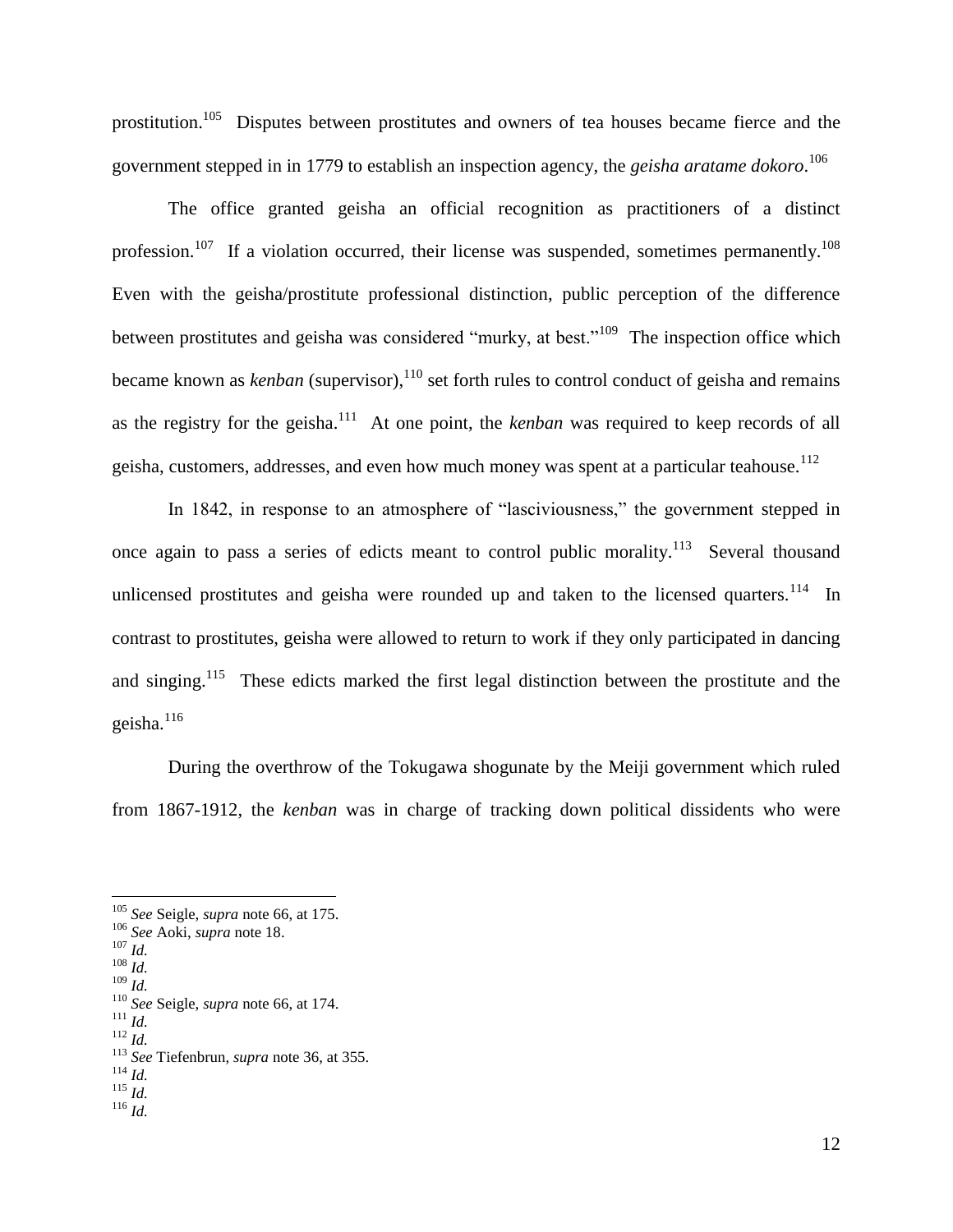known to frequent geisha houses to hold secret meetings.<sup>117</sup> Geisha were frequently called upon during these meetings to keep all information secret and this became part of their unwritten code of honor.<sup>118</sup> Many of these former rebels became the new leaders of Japan, and took geishas as their wives and mistresses.<sup>119</sup> Geisha were privy to political intelligence and tended to support whoever was in power.<sup>120</sup> However as time went one, the geisha became a less formidable force, no longer the fashionable ideal in Japanese society.<sup>121</sup> Today, the geisha population is slowly declining as the field is too traditional for the taste of modern Japanese women.<sup>122</sup>

When the Prostitution Prevention Law was enacted in 1957, the prostitute and the geisha found themselves in a similar position as those who had lived through the Emancipation of 1872. Government leaders attempted to distinguish the two groups under the law, but the histories of both the geisha and the prostitute reveal that a distinction is not appropriate. In fact, geisha and prostitutes are constant companions throughout Japanese history and their similarities establish the necessity to scrutinize each group's status under the Prostitution Prevention Law.

#### **III. Post-World War II Japan and the Prostitution Prevention Law**

In August 1945, after Japan's defeat in World War II, prostitution was booming and the country moved towards the end of licensed prostitution with the help of extensive societal reform.<sup>123</sup> The occupying power, the General Headquarters of the Supreme Commander of the Allied Powers (GHQ/SCAP), issued an order to abolish licensed prostitution in January 1946.<sup>124</sup> The order stemmed from growing international sentiment against the trafficking of young

 $\overline{a}$ 

 $^{119}$  *Id.* 

<sup>117</sup> *See* Aoki, *supra* note 18.

 $118 \overline{1}$ 

<sup>120</sup> *Id*.

<sup>121</sup> *See* Downer, *supra* note 10, at 109.

<sup>122</sup> *See* Seigle, *supra* note 66, at 180.

<sup>123</sup> *See* Aoki, *supra* note 18.

<sup>124</sup> *See* Kitamura, *supra* note 35, at 341.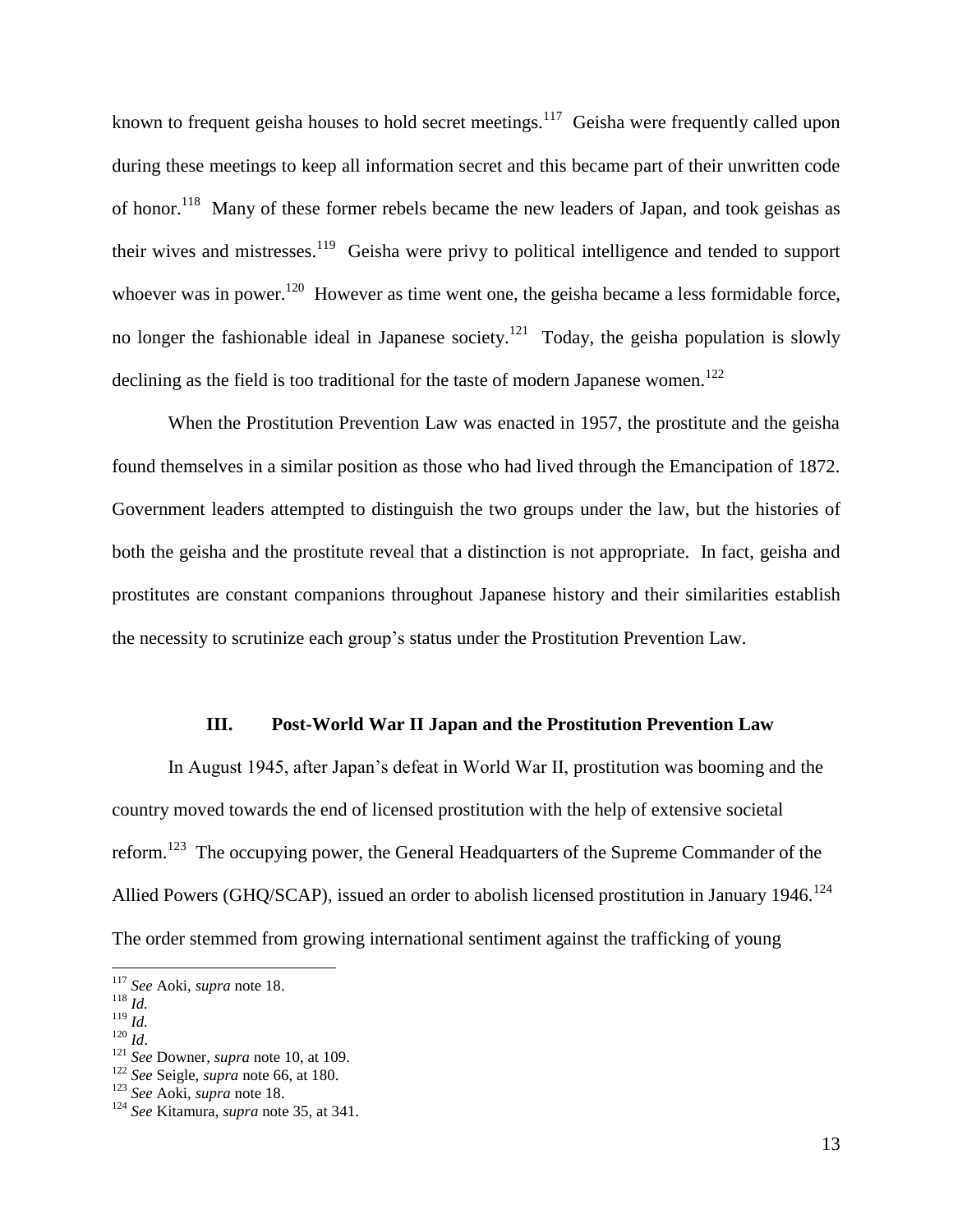women into the sex trade.<sup>125</sup> General MacArthur's headquarters cited to prostitution as undemocratic, anti-humanitarian and the source of spreading disease.<sup>126</sup> In addition, the occupying power also issued an order granting women the right to vote that year  $127$ —a decision that would have great repercussions on the issue of prostitution due to an increasingly powerful movement to enhance women's status in the country.<sup>128</sup> One year later, in 1947, Imperial Ordinance No. 9 was issued, punishing those who forced women into prostitution.<sup>129</sup> That law proved ineffective due to lack of enforcement and the legislative power of brothel owners.<sup>130</sup> Because two groups, the owners in the sex industry and soldiers in the occupation forces strongly opposed the ordinance, private prostitution was allowed however only if it was relegated to an area on the map called "Special Restaurants."<sup>131</sup> A bill punishing prostitutes was presented to Diet (Congress) in 1948, however the strongly held belief that prostitutes were victims and should not be punished, led to its defeat. $132$ 

During the occupation, from 1945-1952, Japanese society began seeing even more changes as Japan attempted to prove its "civility" and modernization.<sup>133</sup> On November 3, 1946, a new constitution was formed, and it became effective May 3,  $1947$ .<sup>134</sup> The new constitution provided for more human rights, promoting equality between the sexes in politics, education, and law.<sup>135</sup> After the occupation ended, thanks to a new constitution and the new women voters, many female members were voted into the Diet and they announced their commitment to the end

<sup>125</sup> *Id.* at 340.

<sup>126</sup> *See* Seigle, *supra* note 66, at 12. (In January 1946, it was reported that 68% of soldiers in one battalion were found to be infected with a disease).

<sup>127</sup> *See* Kitamura, *supra* note 35, at 341.

 $\frac{128}{1}$  *Id.* at 342.

<sup>129</sup> *Id.* at 341.

<sup>130</sup> *See* Tiefenbrun, *supra* note 36, at 351.

<sup>131</sup> *See* Kitamura, *supra* note 35, at 341.

<sup>132</sup> *See* Morrison, *supra* note 4 at 467.

<sup>133</sup> *See* Kitamura, *supra* note 35, at 340-341.

<sup>134</sup> *Id.*

<sup>135</sup> *Id.*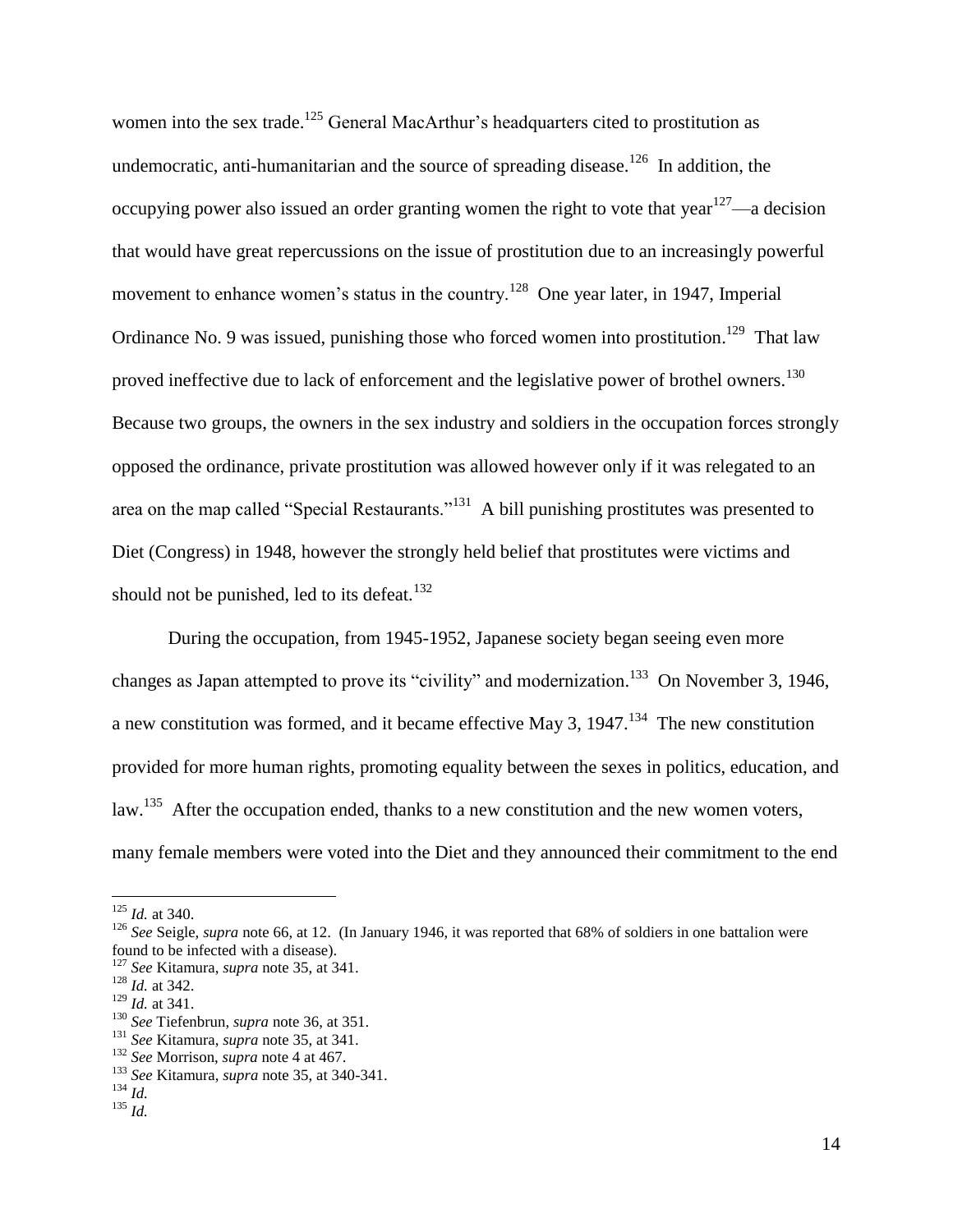of licensed prostitution.<sup>136</sup> A trend towards that end emerged with the passing of The Child Welfare Law, the Venereal Disease Prevention Law, Labor Standard Law and the Enterprises Affecting Public Morals Law—all indirectly restricting prostitution.<sup>137</sup>

Prostitution however continued to flourish. Brothel owners wielded significant influence as many were members of local legislative bodies.<sup>138</sup> Police officers only weakly enforced the law.<sup>139</sup> The incomplete national legislation that only punished those who exploited prostitutes, allowed prostitutes themselves to escape punishment.<sup>140</sup> Female Diet members attempted to pass various anti-prostitution bills but were hampered for years.<sup>141</sup> Professional prostitutes and racketeers were known to bribe male Diet members and disrupt election campaigns for female Diet candidates.<sup>142</sup>

In May 1956, the Diet finally passed the Law on the Prevention of Prostitution, also known as the Prostitution Prevention Law and the Anti-Prostitution Law.<sup>143</sup> The law's purpose was to end licensed prostitution, and to forbid promoting it.<sup>144</sup> The law however did not do so by prohibiting prostitution but attempting to prevent it, through education and rehabilitation of prostitutes.<sup>145</sup> Women under the law were sent to the Women's Guidance Home, where they could gain education about improving their circumstances.<sup>146</sup> The law did not prohibit prostitution itself but punished those who profited from exploiting women in prostitution.<sup>147</sup> (It is akin to Ordinance No. 9 which also did not prohibit prostitution or punish prostitutes

 $\overline{a}$ 

- <sup>139</sup> *Id.* <sup>140</sup> *Id.*
- $\frac{141}{1}$ *Id.* at 470.
- <sup>142</sup> *Id.*

<sup>144</sup> *See* Kitamura, *supra* note 35, at 343.

<sup>146</sup> *Id.*

<sup>136</sup> *Id.*

<sup>137</sup> *See* Morrison, *supra* note 4, at 467.

<sup>138</sup> *Id.* at 469.

<sup>143</sup> *See supra* note 19.

<sup>145</sup> *Id.*

<sup>147</sup> *Id.*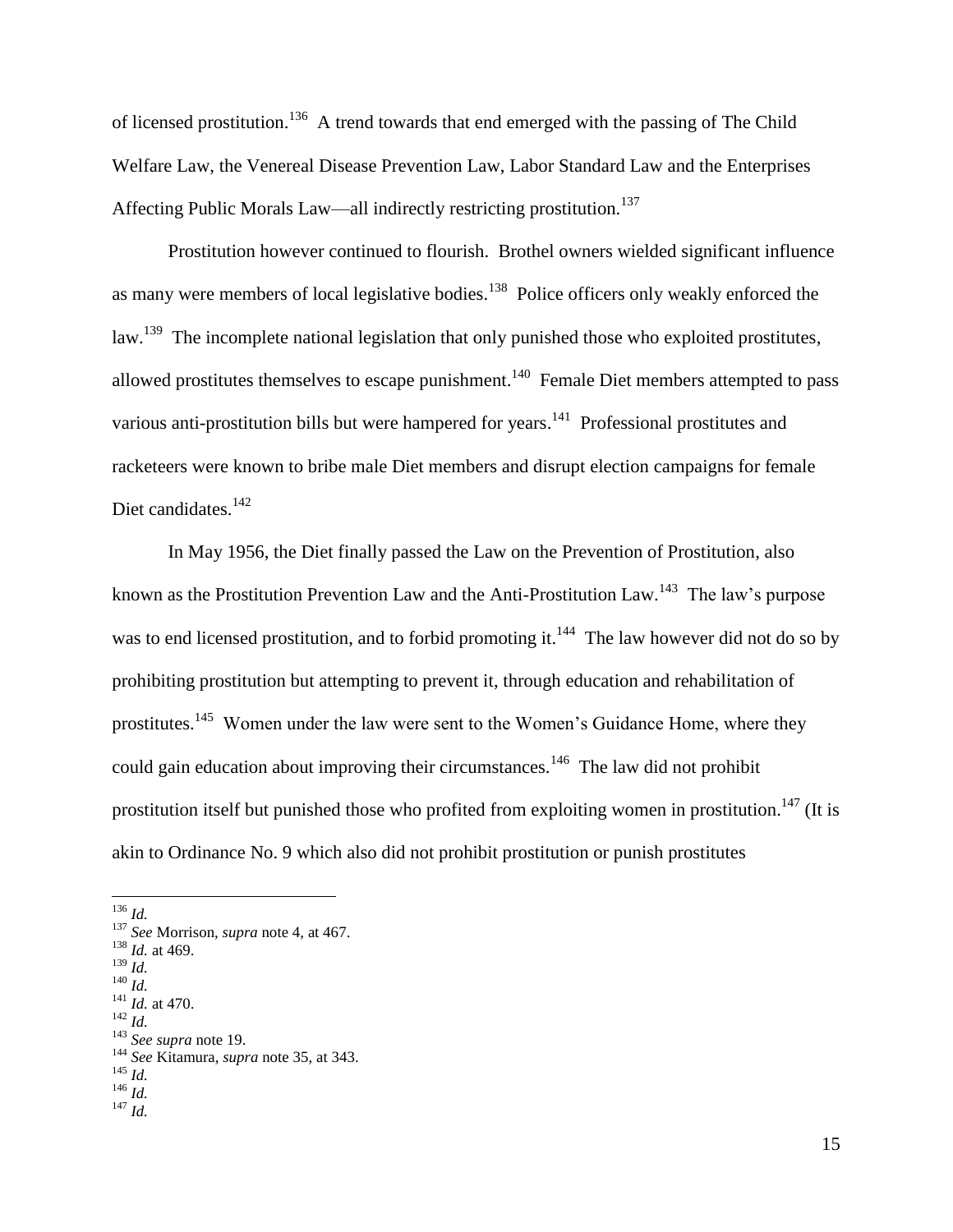themselves).<sup>148</sup> Therefore, if a person engages in sex for money, technically it is legal.<sup>149</sup> According to National Police Agency Statistics, 923 people were arrested under the Prostitution Prevention law in 2006.<sup>150</sup> This reveals a diminishing trend of arrests under the law, down from 20,167 arrests in 1959 and 10,000 arrests per year beginning in 1969 through the mid 1980s.<sup>151</sup>

The law is divided into four main sections. The first describes the general provisions of the law and its purpose.<sup>152</sup> The second establishes criminal penalties.<sup>153</sup> The third requires the establishment of women's guidance homes and the role of these homes.<sup>154</sup> The fourth requires local governments to institute consultation offices to protect and rehabilitate prostitutes.<sup>155</sup>

First, the purpose of the law is "to suppress and prevent prostitution by punishing certain acts, such as promotion of prostitution and at the same time by taking measures for the rehabilitation of those females who are prone to prostitute themselves judging from their disposition, behavior and environments."<sup>156</sup> Prostitution is defined as "sexual intercourse with an unspecified other party for compensation or the promise of compensation."<sup>157</sup> The law mandates cautious enforcement so as not to violate a citizen's rights without due cause.<sup>158</sup> Unfortunately, this cautious enforcement clause allows a legal justification for police to weakly enforce the law.<sup>159</sup>

 $\overline{a}$ 

 $154$  *Id.* <sup>155</sup> *Id.*

<sup>148</sup> *See* Tiefenbrun, *supra* note 36, at 351.

<sup>149</sup> *Id.*

<sup>150</sup> Jim Hungo, *Law Bends Over Backwards to allow Fuzoku*. The Japan TIMES, May 27, 2008.

<sup>151</sup> *See* Salzberg, s*upra* note 5, at 234, 261.

<sup>152</sup> *See supra* note 19.

<sup>153</sup> *Id.*

<sup>156</sup> *See* Morrison, *supra* note 4, at 483.

<sup>157</sup> *Id.*

<sup>158</sup> *Id.* <sup>159</sup> *Id.*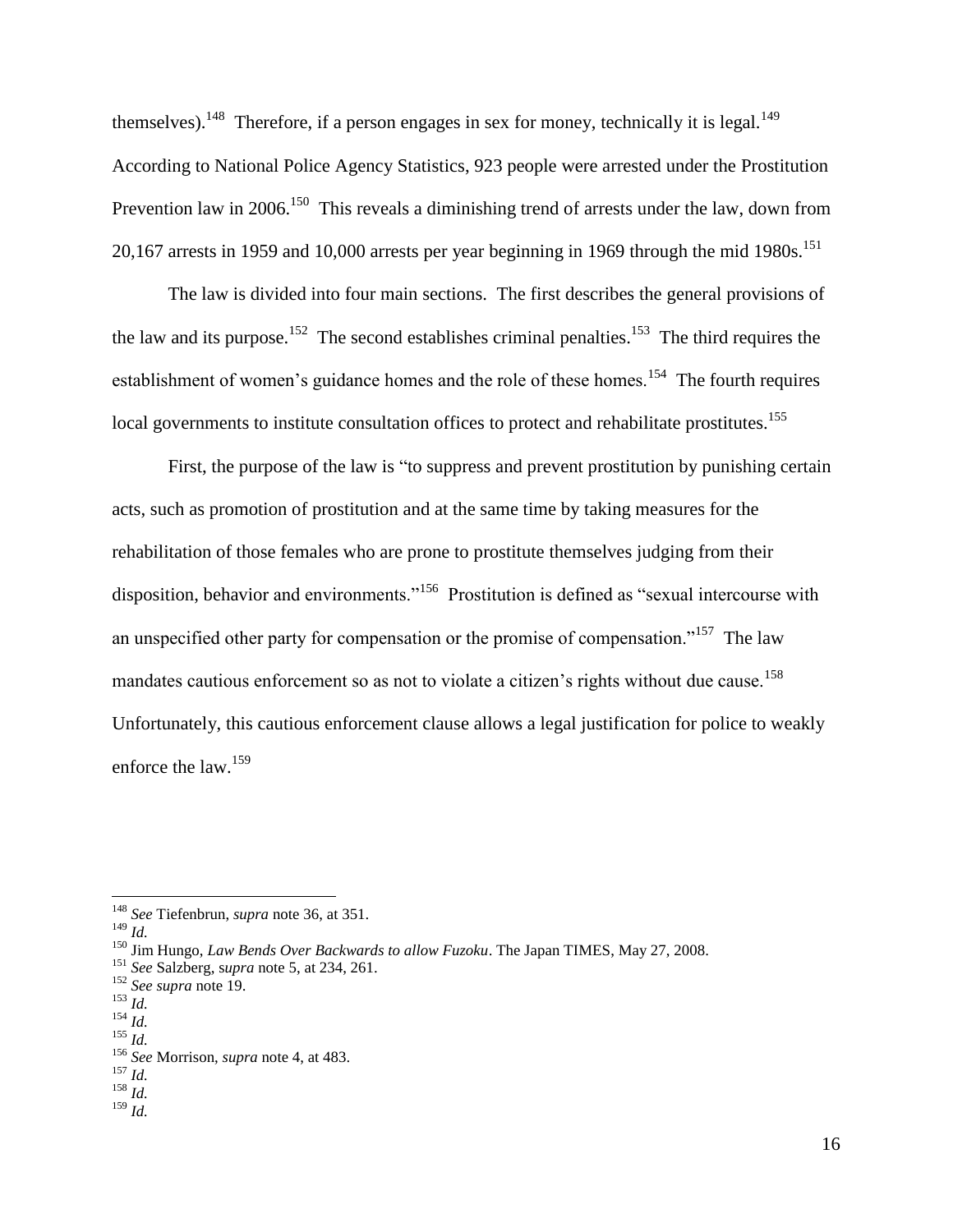Second, the act of prostitution is not criminally punishable, nor is the act of purchasing a prostitute.<sup>160</sup> Instead, the law punishes acts related to prostitution, such as public solicitation, furnishing a venue for prostitution, furnishing capital and land used for prostitution, and entering into a contract requiring a person to engage in prostitution.<sup>161</sup>

Third, the law states that instead of issuing a criminal sentence for a woman age twenty or older, for public solicitation, a court may instead send the girl to a guidance home.<sup>162</sup> The period of "guidance" is only six months maximum, and the home can discharge prostitutes prior to that six month period under a probation system.<sup>163</sup> Women in these guidance homes receive direction in terms of re-entering society, such as social education, vocational guidance, and medical care.<sup>164</sup> Women receive moral training designed to encourage conformity to Japan's norms, and in addition they learn basic work skills and receive treatment for any sexually transmitted diseases they may have.<sup>165</sup>

Fourth, the law mandates that local governments set up consultation offices throughout the country, where a director and staff provide counseling to prostitutes and provide temporary protection for these women.<sup>166</sup> Prostitutes receive medical care, psychological counseling and job training, just as they do in guidance homes.<sup>167</sup> Governments may choose to set up additional long-term housing for prostitutes.<sup>168</sup>

 $\overline{a}$ <sup>160</sup> *Id.*

- <sup>162</sup> *Id.*
- <sup>163</sup> *Id*. <sup>164</sup> *Id.*
- <sup>165</sup> *Id.*
- <sup>166</sup> *Id*. at 485.

<sup>161</sup> *Id*. at 484.

<sup>167</sup> *Id.* <sup>168</sup> *Id.*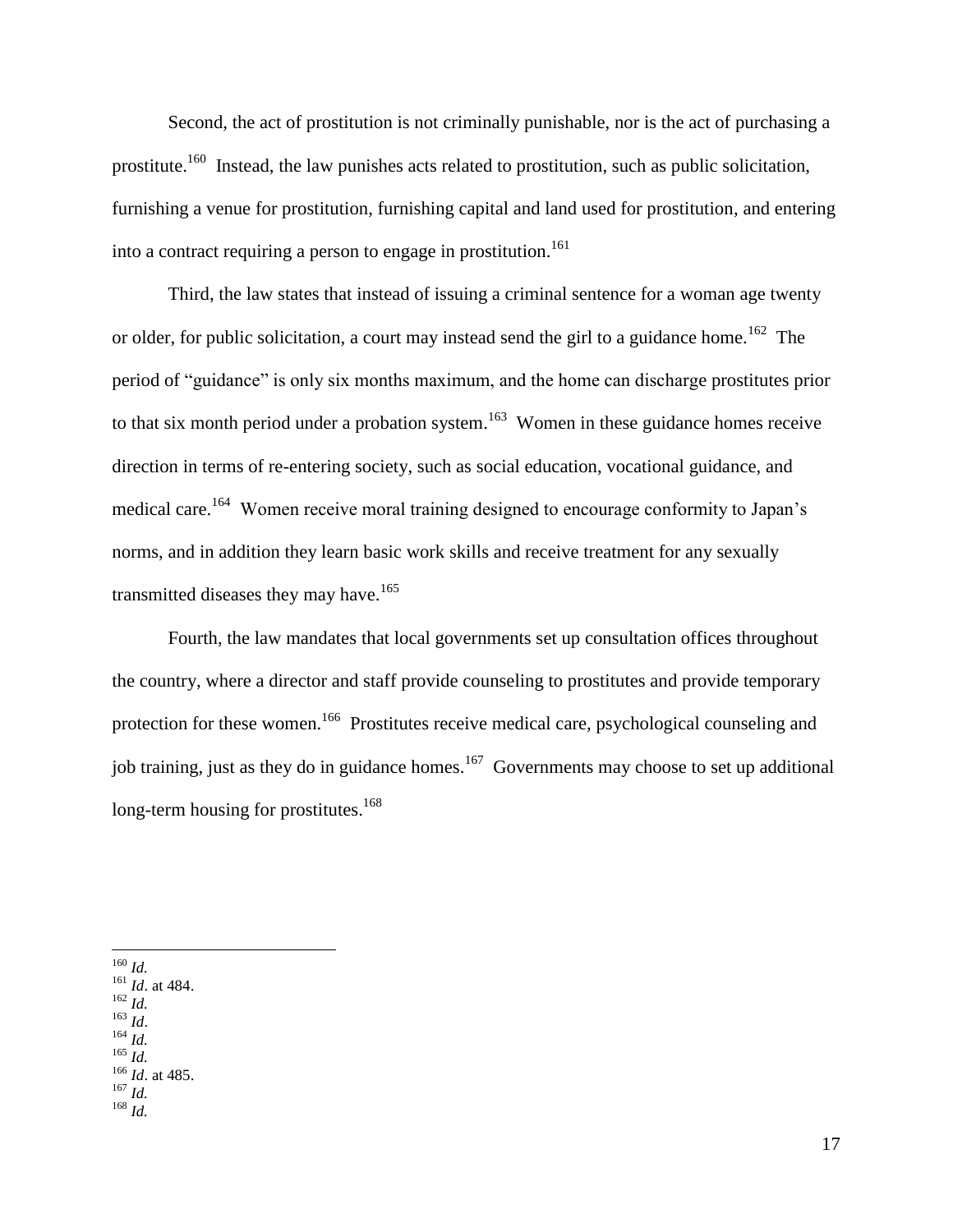Geisha however remained outside the reach of these laws, because many considered them to be "entertainers" and not a part of the sex industry.<sup>169</sup> But with the government's tightening grip on prostitution, the sex industry had to reinvent itself.<sup>170</sup> It did so with the help of that geisha exclusion under the Prostitution Prevention Law.

Indeed, there are scholars, politicians, and writers who believe that the geisha should never have been excluded from the law. In 1958, Japan Socialist Party Founder Fujiwara Michiko criticized the geisha system as normalizing prostitution.<sup>171</sup> The Director of the Women and Minors Bureau of the Department of Labour, Yamakawa Kikue, wrote in a Japanese newspaper in June 1953, that it was amusing men pretended geisha were simply artists.<sup>172</sup> Actually, it was widely reported that during the 1950s, brothel owners scrambled to find a way to reinvent themselves in order to circumvent the new Anti-Prostitution Law.<sup>173</sup> Many brothel owners came to the conclusion that the geisha system would "evade attention" under current legislation and began turning their brothels into geisha houses.<sup>174</sup>

One scholar described that during this time, the sex industry was being "geisha-ised" and the geisha title was "proliferating" in Japan.<sup>175</sup> Brothels were being transformed into geisha houses left and right and the change was surprisingly easy under the 1954 entertainment industry regulations.<sup>176</sup> Under these rules, women in the geisha system were only required to "primarily" host guests by entertaining them with Japanese songs."<sup>177</sup> These 1954 regulations governed non-

<sup>169</sup> *See* Aoki, *supra* note 18.

<sup>170</sup> *See* Morrison, *supra* note 4, at 475.

<sup>171</sup> *See* Norma, *supra* note 20, at 43.

<sup>172</sup> *Id.*

<sup>173</sup> *Id.* at 44.

<sup>174</sup> *Id.* <sup>175</sup> *Id.*

<sup>176</sup> *Id.*

<sup>177</sup> *Id.*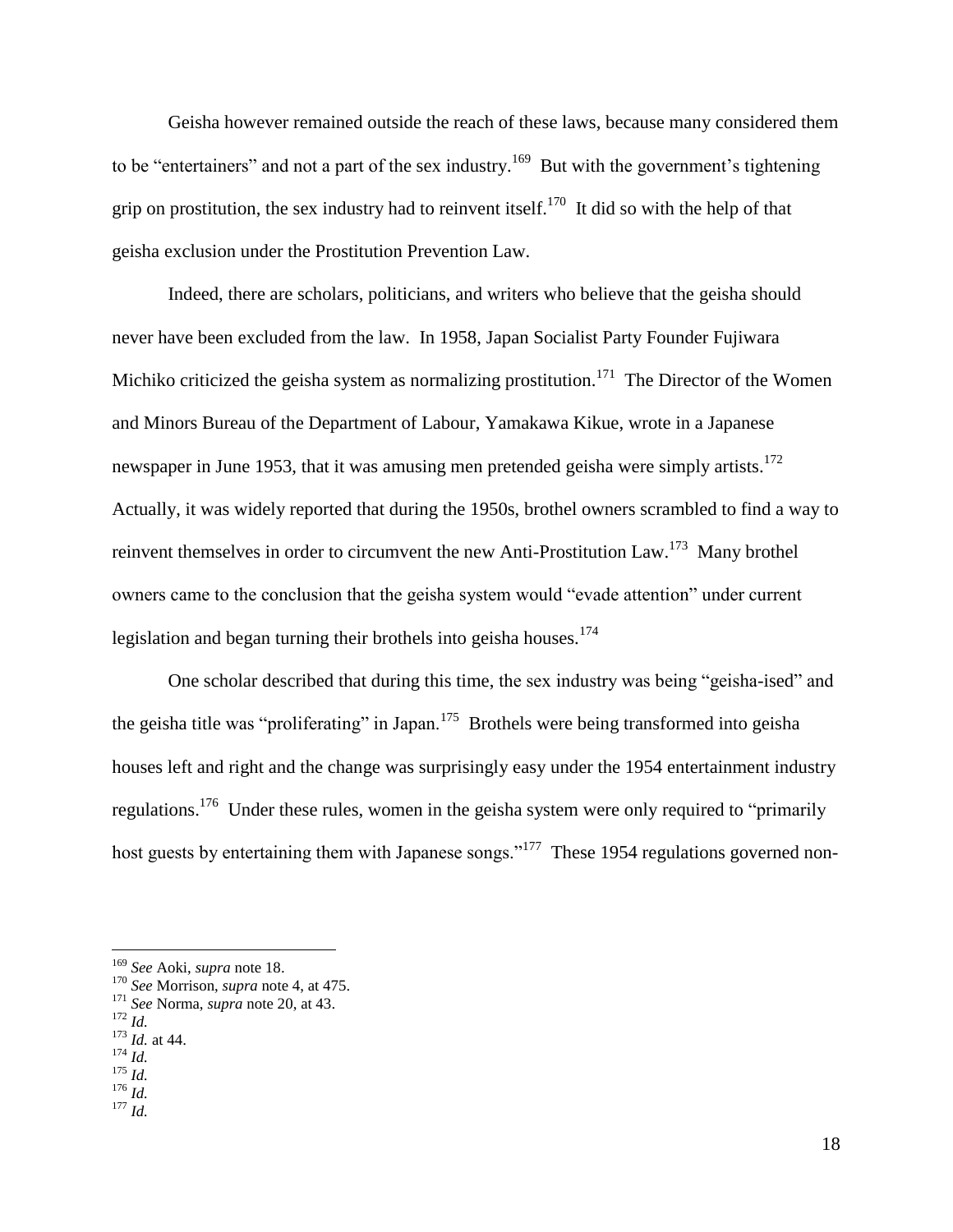sex industry venues where alcohol was served.<sup>178</sup> Newspapers criticized the brothel owners who opened restaurants with women posing as geisha to pour alcoholic drinks.<sup>179</sup> Because geisha were governed under entertainment laws, they were still considered somewhat respectable, even though they were coming under some scrutiny.<sup>180</sup> Geisha were essentially saved from inclusion under the Prostitution Prevention Law, because of their inclusion in those entertainment regulations on alcohol-related business.  $^{181}$  Because of the exclusion, in 1957, a survey confirmed that a majority of women in brothels had been transferred to the geisha system.<sup>182</sup>

Many owners accurately believed that members of the government would not include the geisha in their new law because many elite politicians would not want to disturb the geisha system.<sup>183</sup> In fact, in 1956 nine Liberal Democratic Party members were revealed to be owners or investors of geisha houses.<sup>184</sup> One Socialist Party member, Takada Naoko went as far as to call the Democratic party, the "red-light district party" because many sex industry businessmen registered as Democrats during a time when anti-prostitution was being heavily debated.<sup>185</sup>

Scholars note that because geisha were not specifically mentioned in the Anti-Prostitution Law in 1956, the government was aiming to target legal brothels and street prostitution, while allowing entertainment regulations to protect and regulate all other forms of prostitution.<sup>186</sup> Once the geisha model was sufficiently distinguished from prostitution under the guise of entertainment, hostessing and art, it became available to others in the sex industry as a pretext for

 $\overline{a}$ 

- <sup>181</sup> *Id.* <sup>182</sup> *Id.* at 45.
- <sup>183</sup> *Id.*
- <sup>184</sup> *Id.*

<sup>185</sup> *Id.* at 46.

<sup>186</sup> *Id.* at 47.

<sup>178</sup> *Id.* at 46.

 $179$  *Id.* at 45.

<sup>180</sup> *Id.* at 47.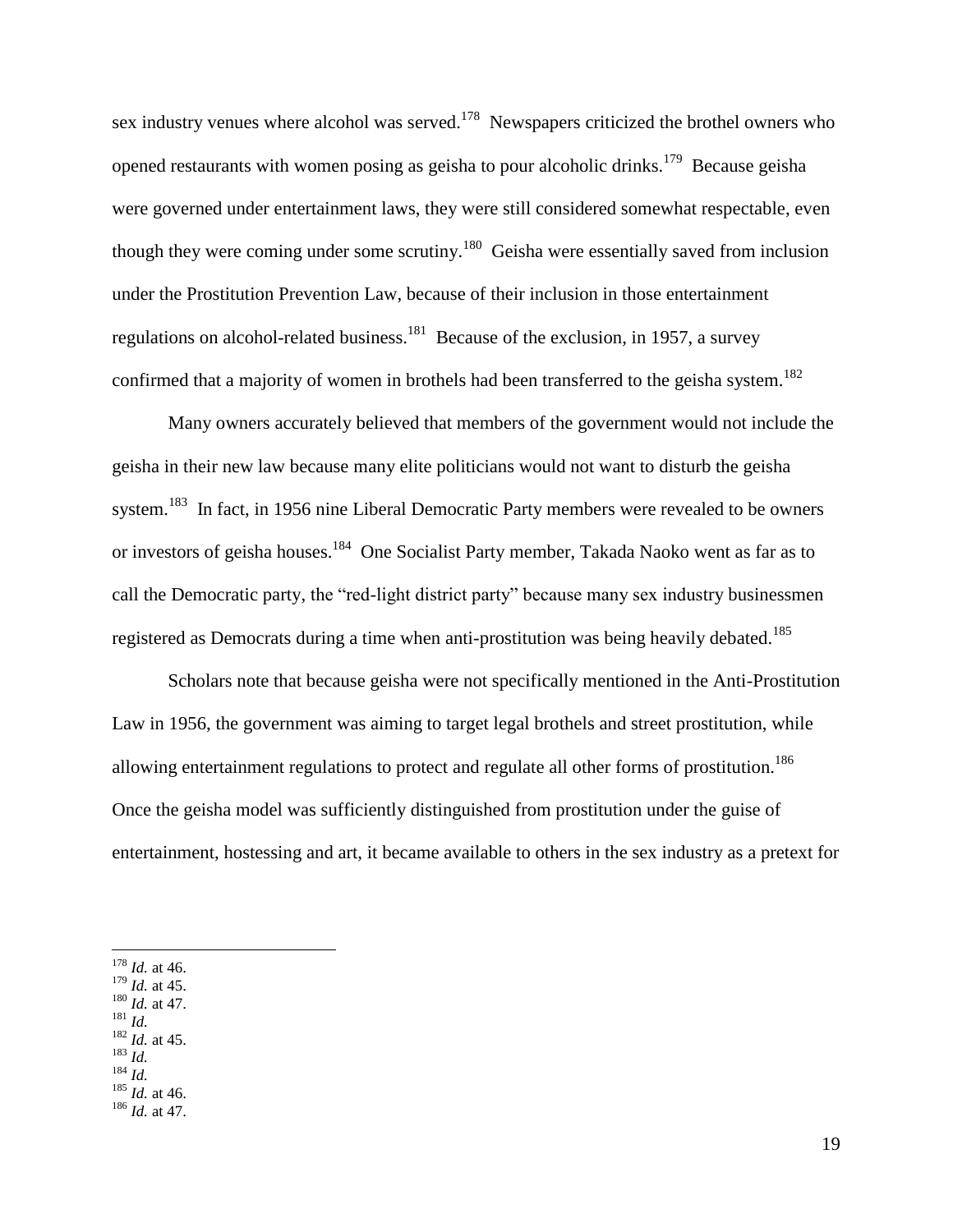morality and respectability. Therefore geisha are sometimes called the "savior of Japan's sex industry in the 1950s."<sup>187</sup>

#### **IV. Analysis of Prostitution in Contemporary Japan**

Japan's current problem today is rooted in the public prostitution system of the past.<sup>188</sup> Prostitution "has not been eliminated but still exists in the shadows of our present society; the system still remains but under a different name."<sup>189</sup> The enactment of the Prostitution Prevention Law of 1956 did decrease the number of prostitutes in Japan, but only marginally.<sup>190</sup> In March 1958, immediately before enforcement of the law began, there were estimated to be 170,000 prostitutes.<sup>191</sup> 34,000 were rehabilitated, while the remaining 135,000 (80%) were believed to be engaging in "disguised prostitution."<sup>192</sup> Tellingly, the number of geisha did not decrease; but instead, the 1960s and 1970s were considered their heyday.<sup>193</sup>

There are two schools of feminist theory in regards to prostitution.<sup>194</sup> The first group of feminist scholars is known as neo-abolitionists. They believe that both voluntary and involuntary prostitution are unacceptable.<sup>195</sup> They believe that fundamentally prostitution can never be consensual and always reduces women to pure sex objects.<sup>196</sup> The second group recognizes a woman's autonomy in choosing prostitution as an occupation, and condemns

<sup>187</sup> *Id.* at 48.

<sup>188</sup> Kikue Takahashi, *The State of Prostitution in Japan* 4 (1991). (Stated by a staff member of the Woman's Christian Temperance Union).

<sup>189</sup> *Id.*

<sup>190</sup> Mamoru Iga, *Sociocultural Factors in Japanese Prostitution and the "Prostitution Prevention Law*, 4 The Journal of Sex Research 127, 128 (1968).

<sup>191</sup> *Id.*

 $^{192}$  *Id*.

<sup>193</sup> *See* Tiefenbrun, *supra* note 36, at 368.

<sup>194</sup> *Id.* at 367. <sup>195</sup> *Id.*

<sup>196</sup> *Id.*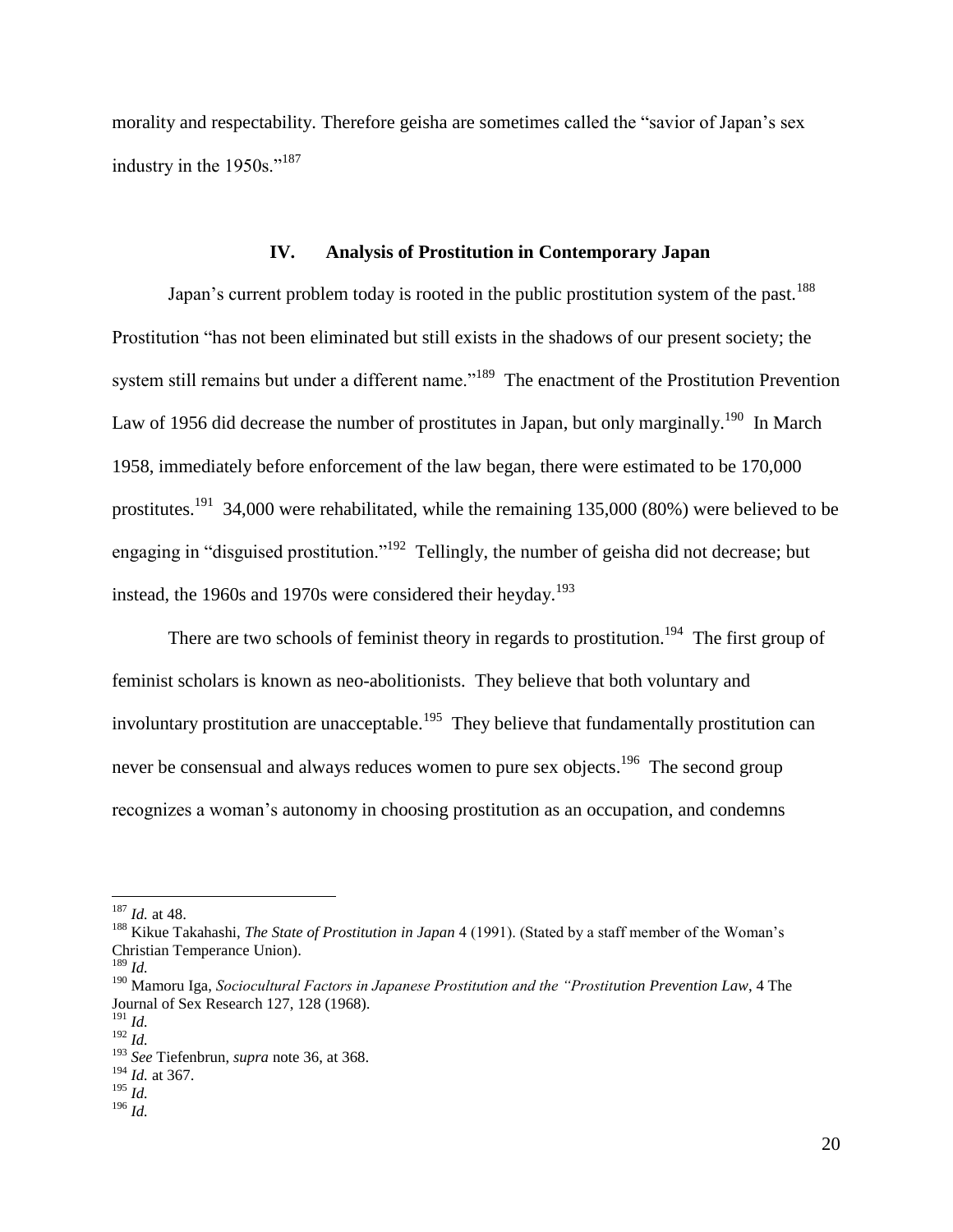prostitution when it is involuntary.<sup>197</sup> Indeed, there has always been a fierce debate as to whether prostitution is a chosen occupation or sheer exploitation.<sup>198</sup> It is a constant dichotomy, whether the prostitute is to be considered an active participant or a victim.<sup>199</sup>

Feminist groups in Japan tend to sway towards the first group, and have argued vehemently for a law to prohibit prostitution, as prostitutes epitomize low morality.<sup>200</sup> While the debate in the 1950s raged between a prevention or a prohibition law, Diet finally settled on a prevention law much to the dismay of Japanese feminists.<sup>201</sup> Prostitutes themselves would not be criminally punished, and the definition of prostitution would exclude the geisha. Neither is altogether surprising when looking at Japan's societal views on sex.

In Japan, sex is viewed as a natural part of life and has its own place within society.<sup>202</sup> Because sexual expression is difficult for married and unmarried couples in tiny homes in Japan where many live with their parents, love hotels were formed to fill this void.<sup>203</sup> Love hotels, like hourly motels in the United States allow people to engage in sexual activities but other hotels provide for a fantasy world, where sexual desires can run wild.<sup>204</sup> There is a strict restraint not on sex in Japan, but in where sex is expressed, hence the brothel's popularity. 205

Unlike Americans, the Japanese do not consider prostitution to be a moral issue.<sup>206</sup> Japanese attitudes toward prostitution are liberal and those attitudes are frequently revealed in

<sup>197</sup> *Id.* at 368.

<sup>198</sup> Tsubasa Wakabuyashi, *Enjokosai in Japan: Rethinking the Dual Image of Prostitutes in Japanese and American Law*, 13 UCLA Women's L.J. 143,145 (2003).

<sup>199</sup> *Id*. at 182.

<sup>200</sup> Fujime Yuki, *Japanese Feminism and Commercialized Sex: The Union of Militarism and Prohibitionism*, 9 Social Science Japan Journal 33, 42 (2006).

<sup>201</sup> *Id.*

<sup>202</sup> *See* Morrison, *supra* note 4, at 472.

<sup>203</sup> *Id.*

<sup>204</sup> *Id.*

<sup>205</sup> *See* Iga, *supra* note 190, at 129.

<sup>206</sup> *See* Morrison, *supra* note 4, at 472.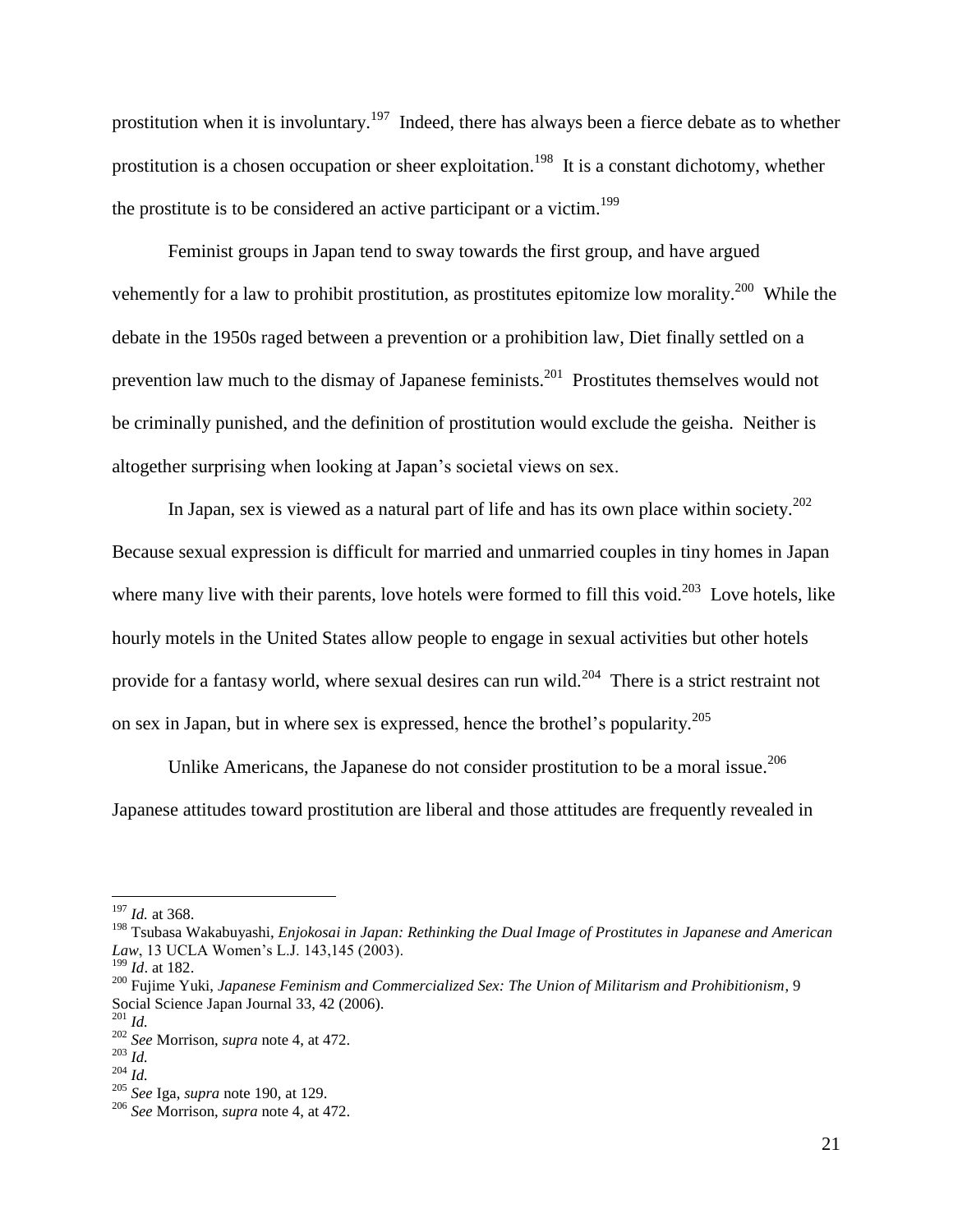literature.<sup>207</sup> One writer in *Bungei Shunjyu*, a literary magazine for educated readers, wrote in 1961 about journalists who frequented brothels.<sup>208</sup> It was titled "Great Men in Sex," and was written in a quite approving tone.<sup>209</sup> One story spoke of a journalist who experimented with how many prostitutes at different brothels he could have intercourse with. $^{210}$  He went from one house to the next, until the contest ended at his  $13<sup>th</sup>$  brothel.<sup>211</sup> Another story lauded a journalist who had tried more than 1,000 prostitutes at more than 150 brothels in 8 years.<sup>212</sup> Yet another spoke about a journalist who spent his wedding night with a prostitute, while his new bride waited at home.<sup>213</sup> The fact that stories like this are published in respectable magazines offers a glimpse into the condoning attitude of Japanese society towards brothel prostitution.<sup>214</sup>

Importantly, sex expression that facilitates or does not endanger the existing social order and "familism"<sup>215</sup> is acceptable in Japan.<sup>216</sup> Brothel supporters argue that prostitution helps the existing social order, by contributing to the circulation of money in the economy and assisting poor families through publicly protected prostitution.<sup>217</sup> Prostitution satisfies the sexual needs of those who cannot marry young, prevents sex crimes and increases cooperation with police in crime control.<sup>218</sup> In addition, it offers self-support to women who cannot support themselves through ordinary means.<sup>219</sup> Therefore it is suggested that the Japanese concern is not with prostitution or brothels per se but their effect on social order and familism, since pro and con

<sup>208</sup> *Id.*

 $\overline{a}$ 

- <sup>209</sup> *Id.*
- <sup>210</sup> *Id.* <sup>211</sup> *Id.*
- $^{212}$  *Id.*

<sup>214</sup> *Id.*

<sup>207</sup> *See* Iga, *supra* note 190, at 131.

<sup>213</sup> *Id.*

<sup>215</sup> *Merriam-Webster Online Dictionary*, 2010. http://www.merriam-webster.com (last visited 13 May, 2010). (Defined as a social pattern in which the family assumes a position of ascendance over individual interests). <sup>216</sup> *See* Iga, *supra* note 190, at 129.

<sup>217</sup> *Id.* at 130.

<sup>218</sup> *Id.*

<sup>219</sup> *Id.*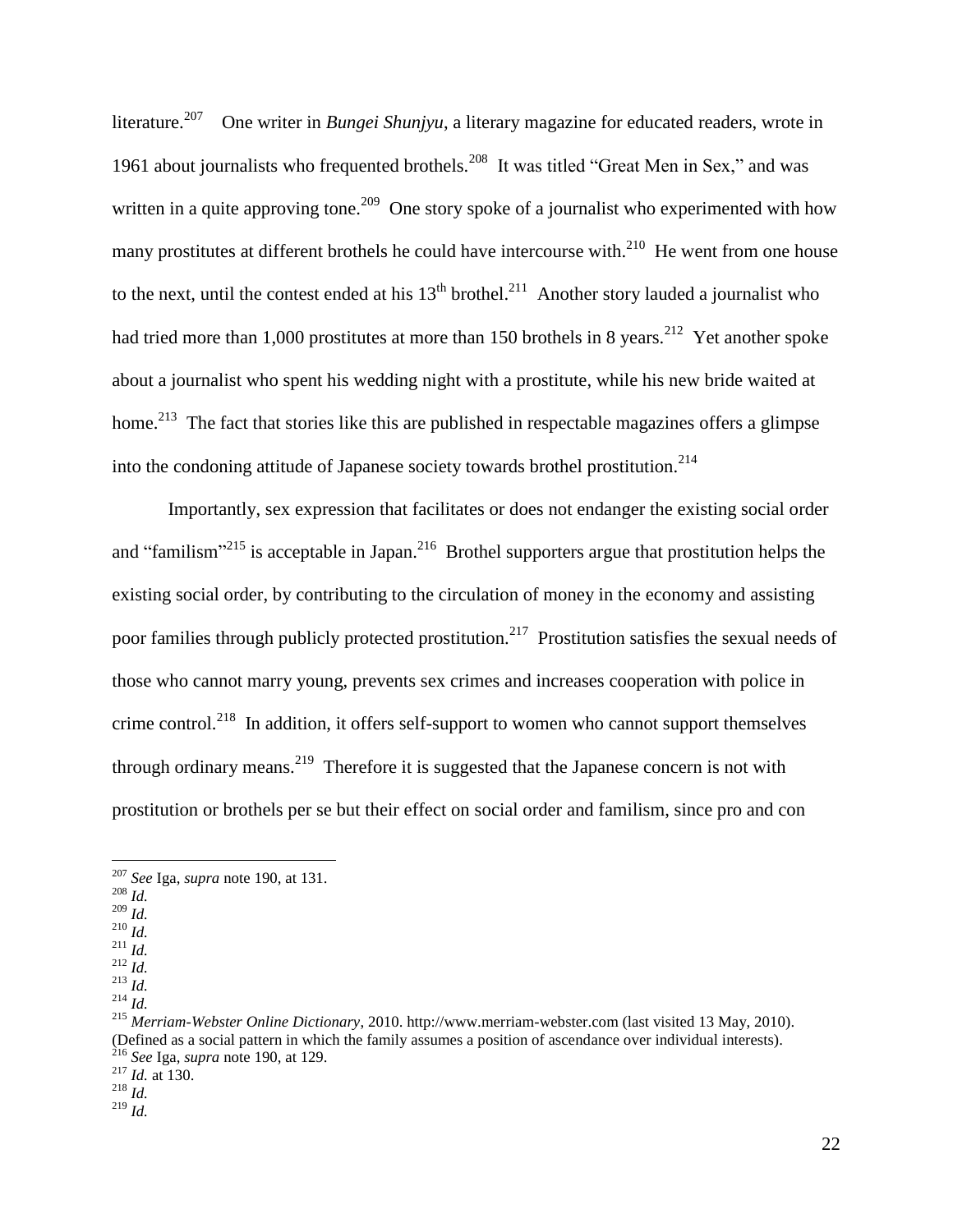arguments for prostitution revolve around those two concepts.<sup>220</sup> Those who initiated the Prostitution Prevention Law indeed argued that prostitution disturbed social order, spread disease, weakened morality, promoted crime and destroyed family life.<sup>221</sup>

Even with a general acceptance of sex in Japanese society, there is a double standard between men and women.<sup>222</sup> Men are allowed to engage in premarital sex openly, while females must do so discreetly if at all.<sup>223</sup> This philosophy remains even in marriage, where women must remain faithful to their husbands, while the men are free to have extramarital relations (many of these relations being with prostitutes and geisha).<sup>224</sup> A recent example of the geisha's notoriety occurred in 1989 when prime minister Sosuke Uno was revealed to be having an affair with geisha, Mitsuko Nakanishi.<sup>225</sup> The prime minister was outed by the *Sunday Mainichi* tabloid and the *Washington Post*.<sup>226</sup> Uno faced little criticism concerning his infidelity.<sup>227</sup>

This philosophy actually has a name and is called the *honne* (true situation) and *tatemae*  (front) phenomenon.<sup>228</sup> The *honne* is that prostitution exists in the country, while the *tatemae* is that prostitution is illegal and does not exist.<sup>229</sup> The government and police enforcement are able to claim prostitution is no longer a problem in Japan, while patrons know they can still frequent prostitutes freely.<sup>230</sup>

Given this analysis of prostitution in Japan, the geisha's exclusion under the Prostitution Prevention Law makes sense. The collective investment in social order and familism along with

<sup>220</sup> *Id*.

 $\overline{a}$ 

<sup>226</sup> *Id.* <sup>227</sup> *Id.*

<sup>221</sup> *Id.*

<sup>222</sup> *See* Morrison, *supra* note 4, at 473.

<sup>223</sup> *Id.*

<sup>224</sup> *Id.*

<sup>225</sup> Mark D. West, *Secrets, Sex and Spectacle* 1 (2006).

<sup>228</sup> *See* Morrison, *supra* note 4, at 473.

<sup>229</sup> *Id.* at 475.

<sup>230</sup> *Id.*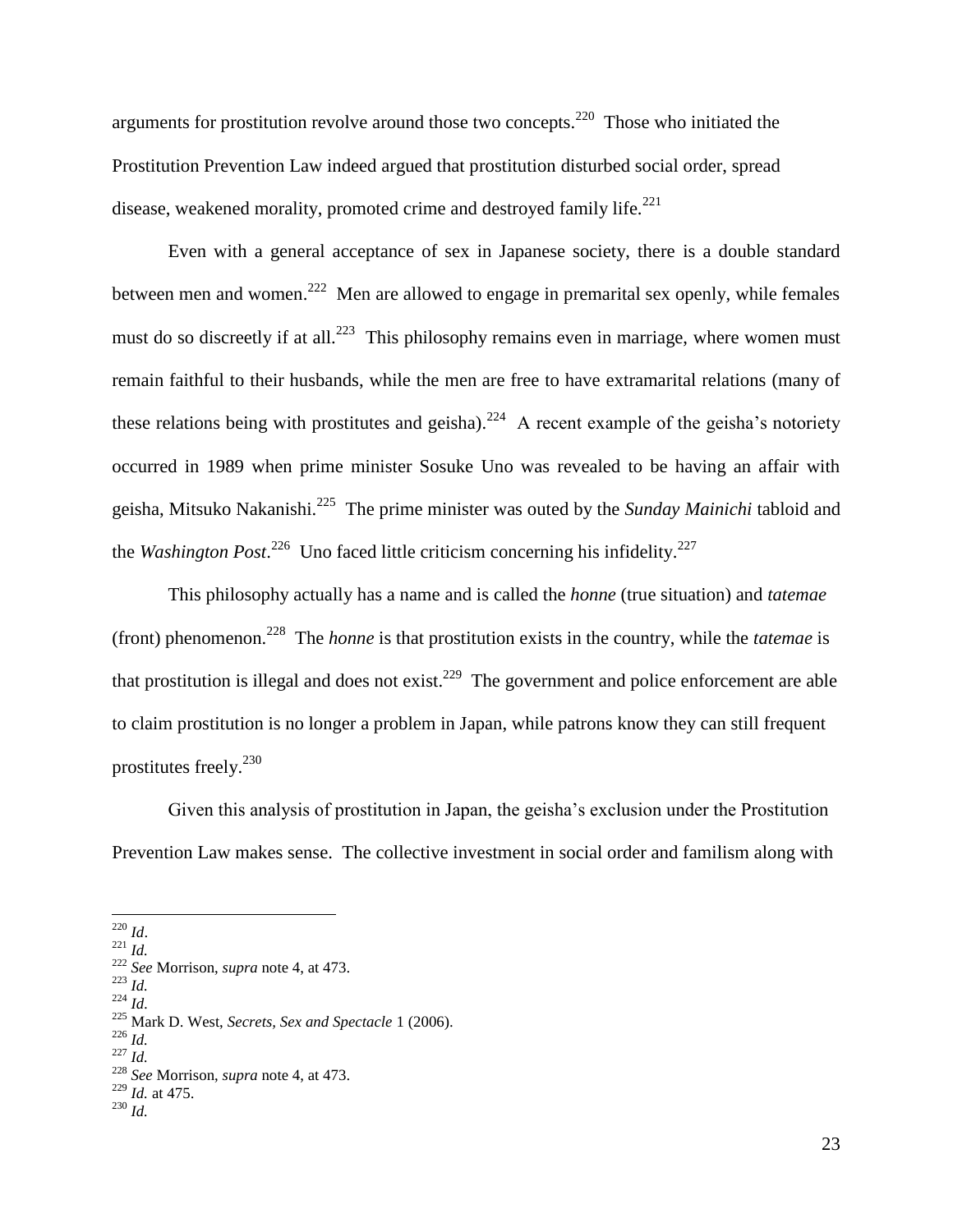the *honne/tatemae* philosophy combine to keep the geisha's role conceptually separate from the sex industry. Japanese social order demands that there are good women and bad women, housewives and whores.<sup>231</sup> Bad women are necessary to preserve good women. Prostitutes are generally poor, uneducated and lack decent morals, but they serve the function of availability to husbands who need a sexual outlet so that good women, the traditional and respectable housewives, can serve as child bearers and keepers of the house.<sup>232</sup> The geisha fits somewhere in between this dichotomy, this social order. She is a good woman, doting and symbolic of Japanese tradition. Perhaps she is even better than the average housewife considering she is also well-versed in interesting conversation and able to engage in art, music and dance—a true artist with integrity. But she is a prostitute, a bad woman as well. This ambiguity in the social order creates a loophole, which combined with the *honne/tatemae* philosophy creates the current status of the geisha.

Under the *honne/tatemae* philosophy, the true situation is that geisha are prostitutes and have had connections with the prostitution industry for centuries. They are constantly mentioned in conjunction with prostitutes throughout Japanese history. Yet the front remains that they are "works of art," traditional relics of a glorious old-world Japan. They are able to utilize Japanese social order, allowed to play the role of the "good woman" to the world, while continuing to be the "bad woman" to their clients.

The Prostitution Prevention Law is yet another instance of *honne/tatemae* in the culture. Japanese society claims that prostitution is illegal yet people frequent prostitution without worry of any legal consequences. Geisha are able to escape scrutiny from anti-prostitution laws, yet in reality, they are the new face of the sex industry. Indeed, one woman who was left with

<sup>231</sup> Kumiko Fujimura-Fanselow, *Japanese Women: New Feminist Perspectives on the Past, Present and Future* 315 (1995). <sup>232</sup> *Id.*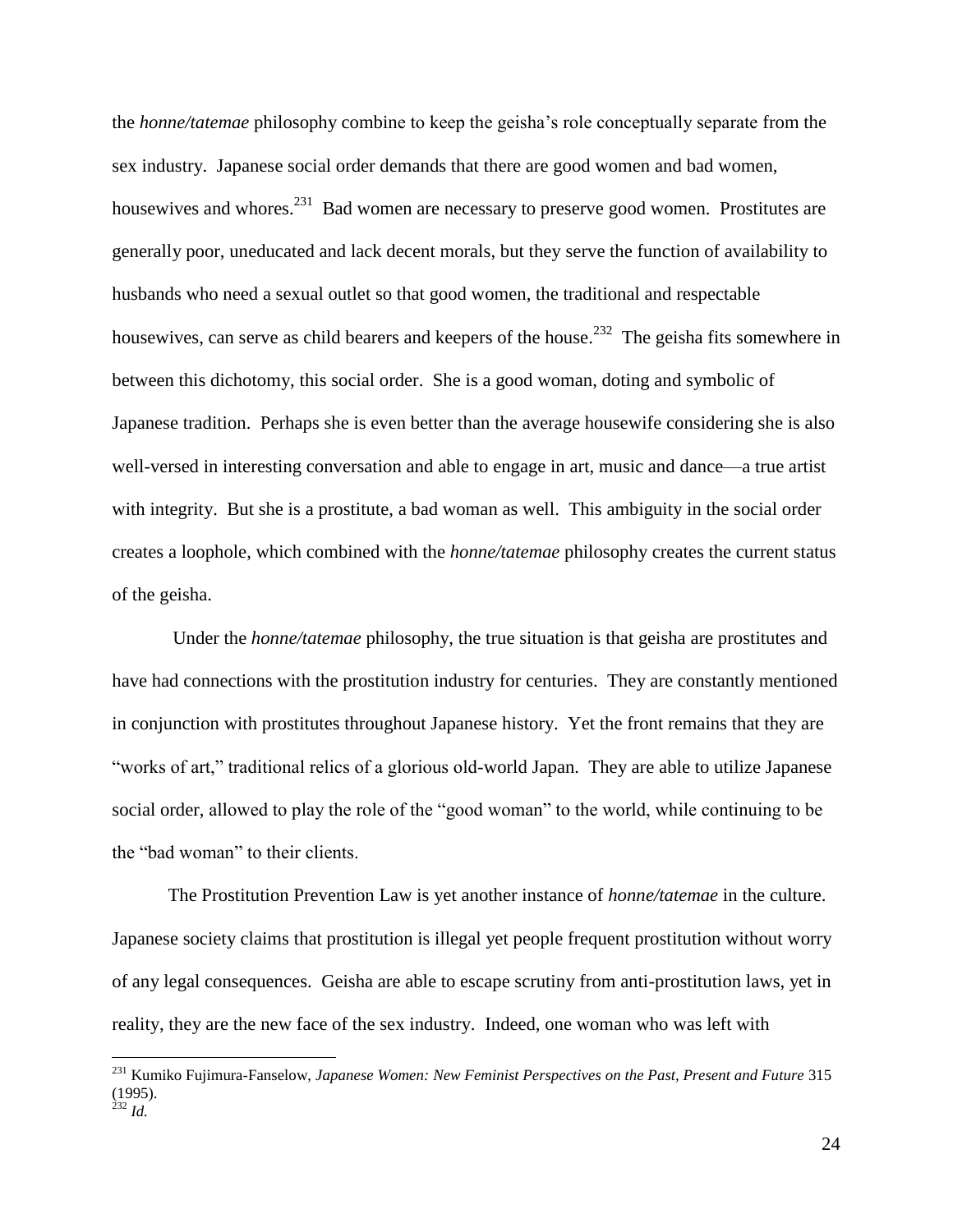staggering medical bills after the death of her family gave up on being a construction worker and decided to go into prostitution.<sup>233</sup> She regained security for her husband, and when she found out about the congresswomen who wanted to deprive her of her occupation, she felt intense hostility and asked "When geisha and concubines are allowed to sell their sex, why can't I do it? I will fight for my right even if I have to hide  $\ldots$ <sup>234</sup>

As for patrons of prostitutes, in Japan, studies reveal that in 1951-1953, nearly 62% of Japanese people who patronized prostitutes were found to be married.<sup>235</sup> Geisha, 85% of whom were regarded as prostitutes, were patronized mainly (96%) by married men.<sup>236</sup> Many men cite lack of sexual satisfaction at home, while a minority claims they frequent prostitutes for entertainment.<sup>237</sup> Japanese males often show a strong sense of inadequacy based on societal conditioning and in Japan, there is an imposition of self-control and a stress on competition. $^{238}$ But there is also a desire for liberation away from a social structure characterized by rigidity, which leads men towards prostitutes.<sup>239</sup> In a world where social regulations often become a tool "for the superior's manipulation of inferiors in [an] authoritarian society," the result is frustration for the inferior and a wish for liberation.<sup>240</sup> The prostitute boosts the ego of the Japanese man.<sup>241</sup>

While the wife's principal function consists of housekeeping, childrearing and taking care of her in-laws, the husband looks for an escape.<sup>242</sup> Prostitutes understand that one of their most important roles is to "let the patron enjoy a pseudo-love relationship."<sup>243</sup> Her room should be

 $\overline{a}$ 

- $^{235}$  *Id.* at 141.  $^{14}$ <sup>236</sup> *Id.*
- <sup>237</sup> *Id.*
- <sup>238</sup> *Id.* at 142.
- <sup>239</sup> *Id.*
- <sup>240</sup> *Id.*

<sup>243</sup> *Id.*

<sup>233</sup> *See* Iga, *supra* note 190, at 136.

<sup>234</sup> *Id.*

<sup>241</sup> *Id.*  $\int_{242}^{242}$  *Id.* at 143.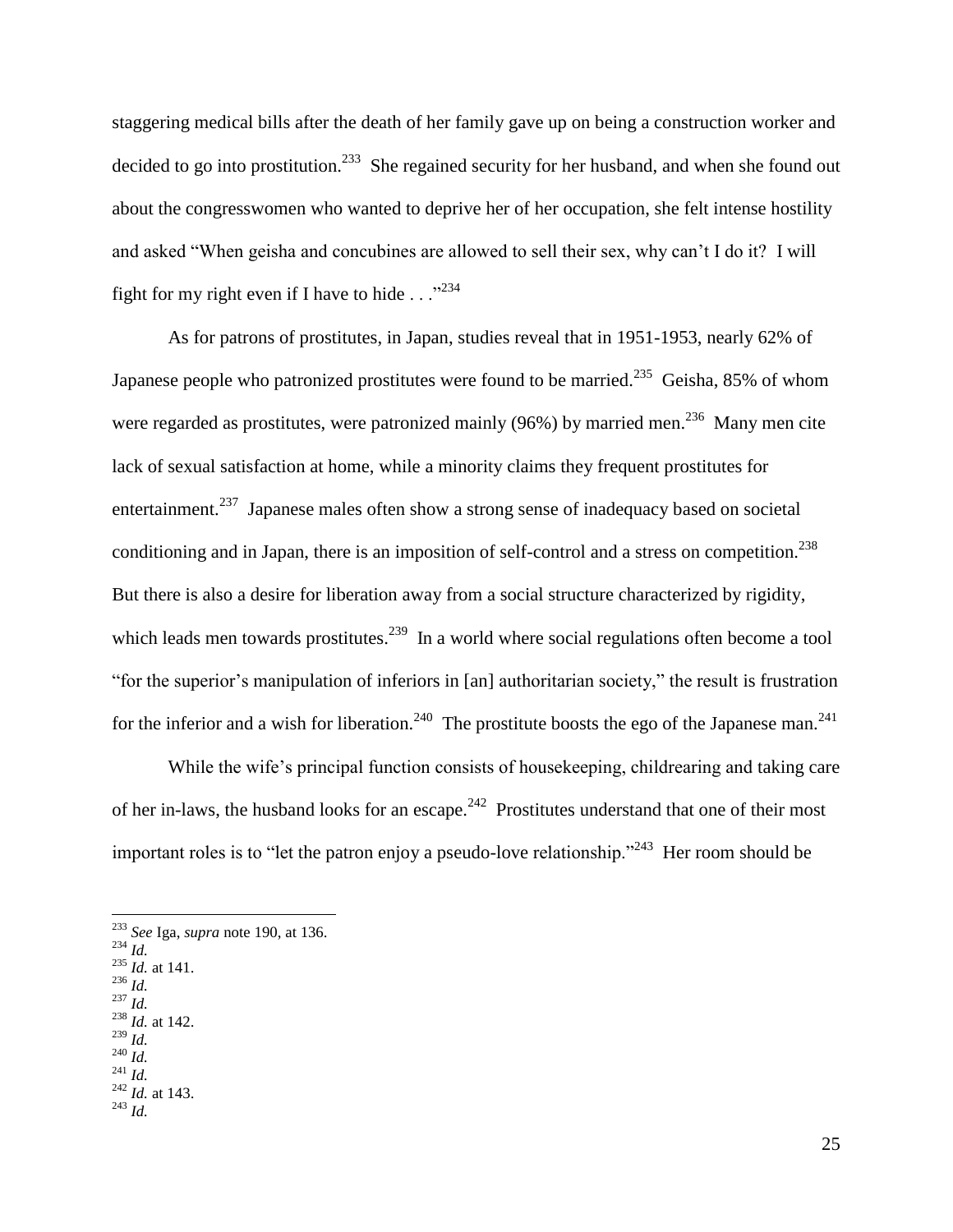cozy and romantic and she must be like an actress, playing the role of an adoring lover.<sup>244</sup> The room, the décor and the girl seemingly "carried away with passion" all add to the romanticism of the experience.<sup>245</sup> The prostitute has to rely on the ability to "maintain a fiction that she love[s] her clients, to lull them into pleasant self-deception with the art of sweet talk and sworn statements of devotion."<sup>246</sup> In fact, at one time there were instruction books with suggestions for perfecting the "art of duplicity" for example, "it is most inconvenient is you cannot shed tears."<sup>247</sup> Therefore, one most think intensely about the past and future, sad details.<sup>248</sup> If this is too difficult, pull out one or two eyelashes.<sup>249</sup> "If you gaze upon something very small without blinking or moving your eyeballs, your eyes will burn and tears will seep out."<sup>250</sup>

Once again, the geisha's role under this analysis of patrons of prostitution reveals insight into the geisha's exclusion from the 1956 Prostitution Prevention Law. In a strict society, where marriage is simply practical and fidelity is not expected, the Diet undoubtedly knew it had to place subtle limitations under the 1956 law. Male Diet members who owned and frequented geisha houses were probably well-aware that Japanese men needed some form of sexual freedom even amidst growing international criticism of Japan's prostitution system. While the prostitute would no longer be legal, the geisha would act as a substitute, providing the escape for Japanese men. She would not instill the same hostility from other countries because of her history and tradition. After all, she is a geisha—once again the product of *honne/tatemae*, the physical embodiment of truth and front. She offers a front of respectability to a profession increasingly under attack, while truly being no different than a prostitute.

<sup>244</sup> *Id.*

 $^{245}$  *Id.* 

<sup>246</sup> *See* Seigle, *supra* note 66, at 189.

<sup>247</sup> *Id*. at 190.

<sup>248</sup> *Id.*

 $^{249}$  *Id.* 

<sup>250</sup> *Id.*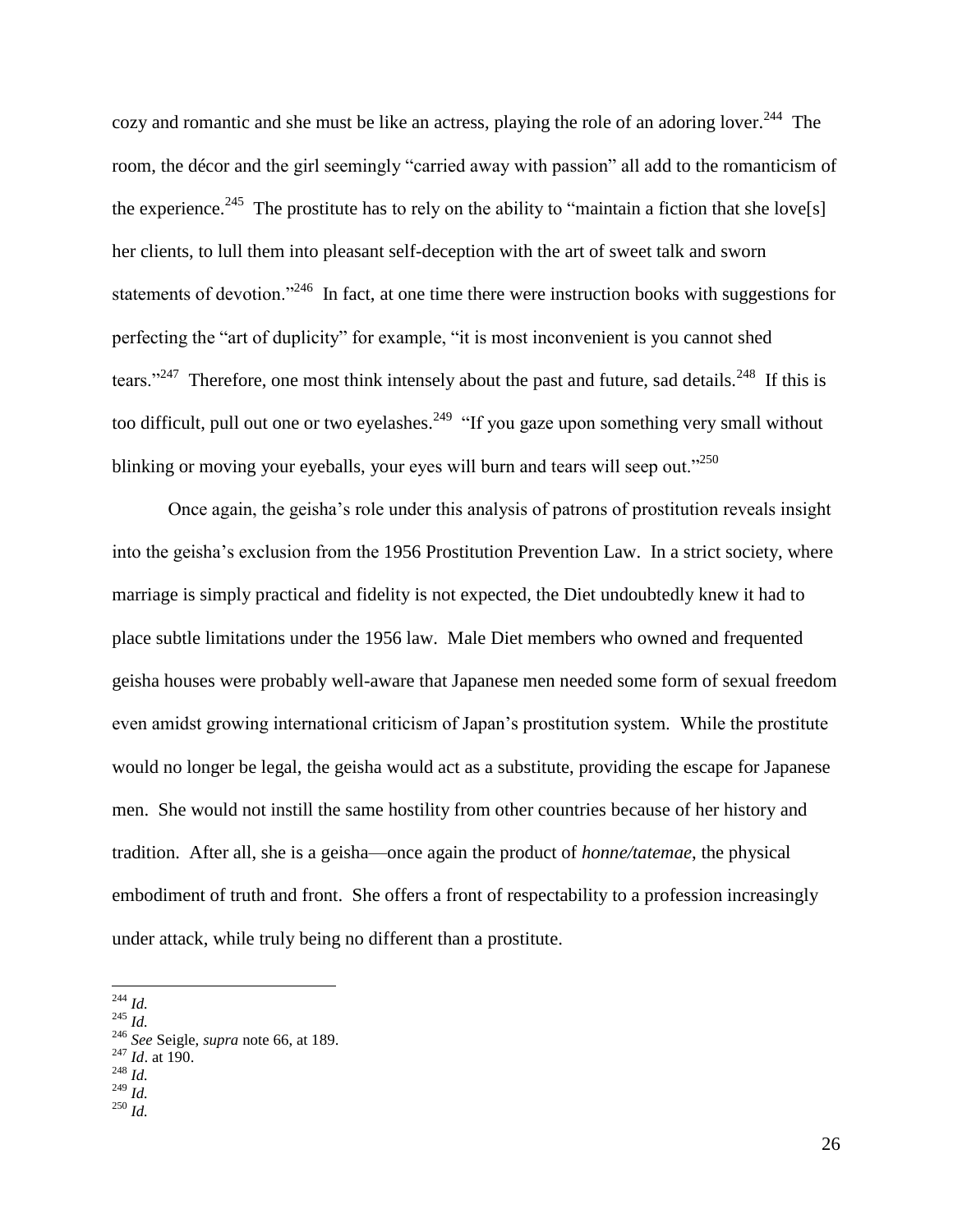Some suggest that the geisha standard protected Japan's sex industry through a concept known as the "*Playboy standard*" devised by feminist Catherine MacKinnon in 1987.<sup>251</sup> The concept essentially states that the "respectability" of *Playboy* magazine is extended to all pornography when there are attempts to curb distribution and production.<sup>252</sup> *Playboy* publishes serious articles alongside pictures of naked women in its magazine, which "legitimizes" what the pictures do to women.<sup>253</sup> Attempts to stop pornography are limited because of their effect on legitimate commercial operations like *Playboy.*<sup>254</sup>

It is suggested by Caroline Norma that the geisha standard has worked in a similar way to the *Playboy* standard in protecting the sex industry when there were attempts to curb prostitution.<sup>255</sup> *Playboy* established a "minimum acceptable standard of treatment of women in pornography" just as the geisha system offered a legitimate model for prostitution.<sup>256</sup> That model was simply women acting as hostesses at venues where alcohol was served.<sup>257</sup> The geisha system offered legitimacy to a form of prostitution by tying in the romantic elements of art and culture.<sup>258</sup> Therefore, it is no surprise that the sex industry still flourishes in Japan, especially to those who could foresee the geisha's exclusion from the law as a loophole for the sex industry.<sup>259</sup>

Thus, Japan's unique views on sexual expression and marriage and also MacKinnon's view on respectability reveal why the geisha was not included as a prostitute under the Prostitution Prevention Law. The geisha not only lends an air of legitimacy to prostitution

 $\overline{a}$ 

 $\frac{1}{258}$  *Id.* 

<sup>251</sup> Catharine MacKinnon, *Feminism Unmodified* 138 (1987).

<sup>252</sup> *Id.*

<sup>253</sup> *Id.* <sup>254</sup> *Id*

<sup>255</sup> *See* Norma, *supra* note 20, at 50.

<sup>256</sup> *Id*.

 $^{257}$  *Id.* 

<sup>259</sup> *Id.* at 51.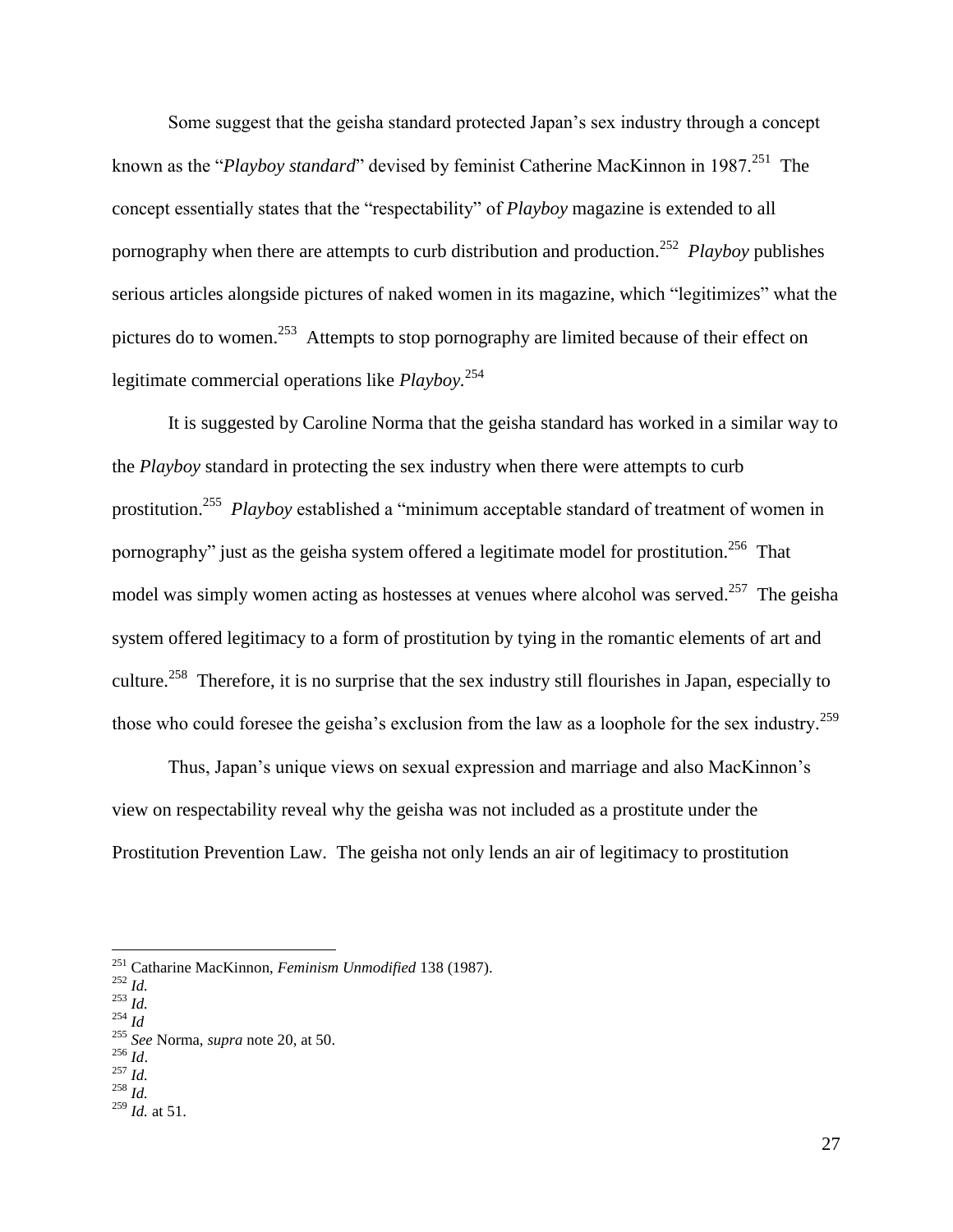against those who attack Japan's prostitution system, she provides a front for those who believe that prostitution and "bad women" are a necessary part of Japanese culture.

#### **V. Recommendations**

There are two opposing theories about how to approach the problem of prostitution. Some classic liberal moral philosophers such as David A.J. Richards argue that autonomy is fundamental to human beings and people's choices should be given equal amounts of respect, including the choice of prostitution.<sup>260</sup> Criminalization is ineffective and only leads to disguised forms of prostitution.<sup>261</sup> They argue that the notion of "stamping out" prostitution is naïve and doomed to fail therefore, prostitution should be viewed as simply a nuisance.<sup>262</sup> But others believe acceptance of prostitution cannot be tolerated due to its moral consequences on honored concepts like marriage, monogamy and equality of the sexes.  $263$  In addition, the health and welfare of the community is susceptible to attack by the proliferation of prostitution.<sup>264</sup>

There are those who believe prostitution can be a legitimate choice. These scholars cite to studies that state only 15% of prostitutes are coerced into it by third parties.<sup>265</sup> COYOTE, a well-known organization in the campaign for prostitutes' rights, asserts that most prostitutes make a conscious choice to enter the profession and weigh alternatives before doing so.  $266$  The manifesto of the International Committee on Prostitutes' Rights states that it "affirms the right of

<sup>260</sup> David A.J. Richards, *Commercial Sex and the Rights of the Person: A Moral Argument for the Decriminalization of Prostitution*, 127 U. Pa. L. Rev. 1195 (1979).<br><sup>261</sup> See Ly.

<sup>261</sup> *See* Iga, *supra* note 190, at 144.

<sup>262</sup> Herbert L. Packer, *The Limits of the Criminal Sanction* 328-31 (1968).

<sup>263</sup> Sylvia A. Law, *Commercial Sex: Beyond Decriminalization*, 73 S. Cal. L. Rev. 523,534 (2000).

<sup>264</sup> *Id.*

 $265$   $\overline{Id}$ .

<sup>266</sup> *Id.*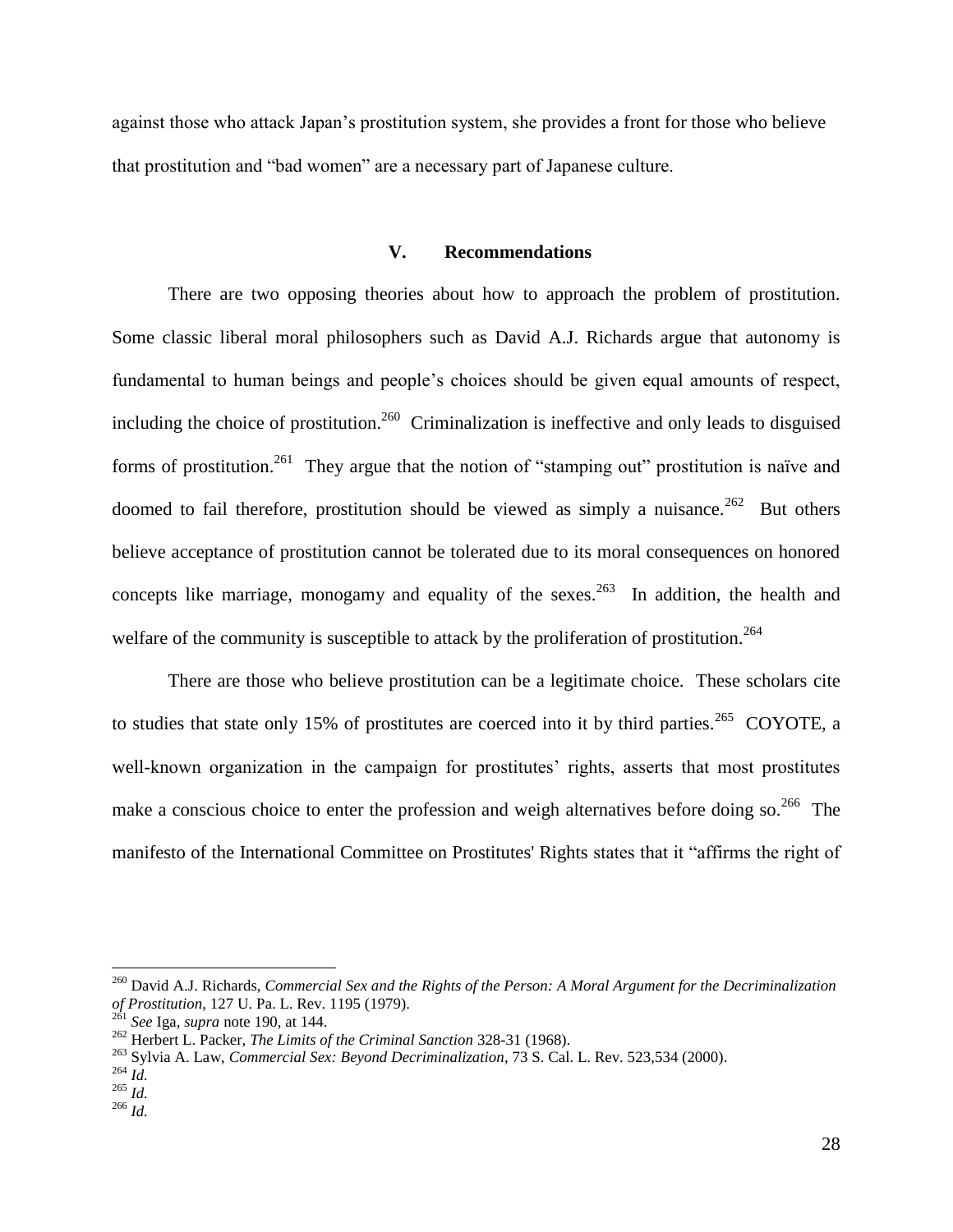all women to determine their own sexual behavior, including commercial exchange, without stigmatization or punishment."<sup>267</sup>

These feminists believe that it makes little sense to make criminals out of prostitutes.<sup>268</sup> Anti-prostitution laws deprive poor families and women of their last economic resource without providing a welfare program.<sup>269</sup> Thus, one major solution to prostitution problems could be welfare programs, providing food, shelter, health and education to the people. $^{270}$  By criminalizing prostitutes, these women are further estranged from their communities, leading to low self-esteem which increases the possibility of drug and alcohol usage.  $271$  With criminalization, prostitutes are more likely to become dependent on their pimps, who will post bail, arrange child care and obtain lawyers when these women get arrested.<sup>272</sup>

However, many others still believe that the allowance of prostitution is at odds with a just society and is damaging to women, and they advocate that prostitution must be prohibited outright.<sup>273</sup> In essence, prostitution stands inapposite to the "vision of women, their sexuality and the role of marriage."<sup>274</sup> In 1908, the U.S. Supreme Court wrote that prostitutes were hostile to "the idea of the family, as consisting in and springing from the union for life of one man and one woman in the holy estate of matrimony; the sure foundation of all that is stable and noble in our civilization, the best guaranty of that reverent morality which is the source of all beneficent progress in social and political improvement."<sup>275</sup> Some scholars believe that even if criminalization is not practically successful in lessening the practice, society still must take a

<sup>267</sup> *Id.* at 541.

<sup>268</sup> *Id.* at 542.

<sup>269</sup> *See* Iga, *supra* note 190, at 144.

<sup>270</sup> *Id.*

<sup>&</sup>lt;sup>271</sup> Lenore Kuo, *Prostitution Policy: Revolutionizing Practice through a Gendered Perspective* 125 (2000).

<sup>272</sup> *Id.*

<sup>273</sup> *See* Law, *supra* note 263, at 534.

<sup>274</sup> *Id.* at 542.

<sup>275</sup> *United States v. Bitty*[, 208 U.S. 393, 401 \(1908\)](https://web2.westlaw.com/find/default.wl?tf=-1&rs=WLW10.03&referencepositiontype=S&serialnum=1908100286&fn=_top&sv=Split&referenceposition=401&pbc=FDCA1F61&tc=-1&ordoc=0117389148&findtype=Y&db=780&vr=2.0&rp=%2ffind%2fdefault.wl&mt=208) (quoting *Murphy v. Ramsey*[, 114 U.S. 15, 45 \(1885\)\)](https://web2.westlaw.com/find/default.wl?tf=-1&rs=WLW10.03&referencepositiontype=S&serialnum=1885180171&fn=_top&sv=Split&referenceposition=45&pbc=FDCA1F61&tc=-1&ordoc=0117389148&findtype=Y&db=780&vr=2.0&rp=%2ffind%2fdefault.wl&mt=208).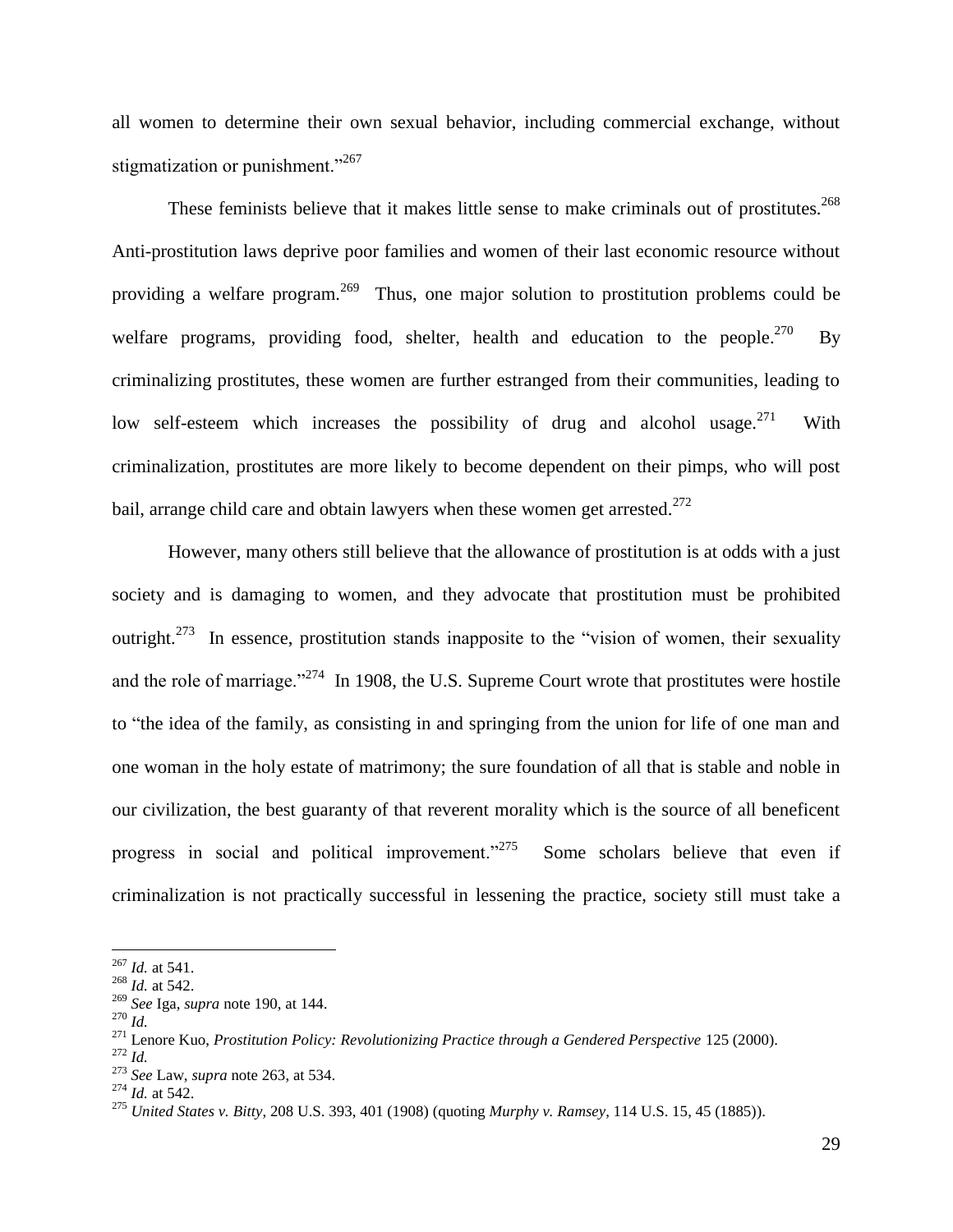public stance on prostitution's immorality.<sup>276</sup> They maintain that the social acceptance of the treatment of women as sex objects is unsettling. $277$ 

But aside from moral ideas, many argue that public health concerns are undoubtedly one of the more important reasons for criminalizing prostitution.<sup>278</sup> Some scholars maintain prostitutes have traditionally been viewed as a "source of disease,"<sup>279</sup> a view that was solidified by the swift spread of AIDS in the 1980s.<sup>280</sup> One California court stated that prostitutes were analogous to the "chronic typhoid carrier—a sort of clearing house for the very worst forms of disease."<sup>281</sup> Though not all scholars are so harsh, many do insist that "having sex with someone who is as sexually active as a successful prostitute obviously increases the risk of infection."<sup>282</sup>

In addition, scholars note that where prostitution is prevalent, "family-oriented" businesses do not survive.<sup>283</sup> Prostitution increases other criminal activity in the neighborhood and decreases the overall maintenance of the impacted area.<sup>284</sup>

Applying these arguments to Japan's Prostitution Prevention Law is not easy given there are valid points on both sides. While the point is well-taken that criminalizing prostitution does not come close to eradicating it, unfortunately attempting to "prevent" it under the 1956 law has not made much of an impact on prostitution in Japan. One of the major problems with criminalizing prostitution is the lack of alternatives provided to women in poverty. But if Japan were to create a stronger welfare program to help those looking for options outside of prostitution, this problem may be substantially contained. Even given the importance of

<sup>276</sup> *See* Kuo, *supra* note 271, at 125.

<sup>277</sup> *Id.*

<sup>278</sup> *See* Law, *supra* note 263, at 545.

<sup>279</sup> See generally Allan M. Brandt, *No Magic Bullet: A Social History of Venereal Disease in the United States Since 1880* (1985).

<sup>280</sup> *See* Law, *supra* note 263, at 545.

<sup>281</sup> Ex parte *Carey*[, 57 Cal.App. P. 271, 274 \(1922\).](https://web2.westlaw.com/find/default.wl?tf=-1&rs=WLW10.03&referencepositiontype=S&serialnum=1922116731&fn=_top&sv=Split&referenceposition=274&pbc=FDCA1F61&tc=-1&ordoc=0117389148&findtype=Y&db=660&vr=2.0&rp=%2ffind%2fdefault.wl&mt=208)

<sup>282</sup> *See* Kuo, *supra* note 271, at 124.

<sup>283</sup> *Id.* at 125.

<sup>284</sup> *Id.*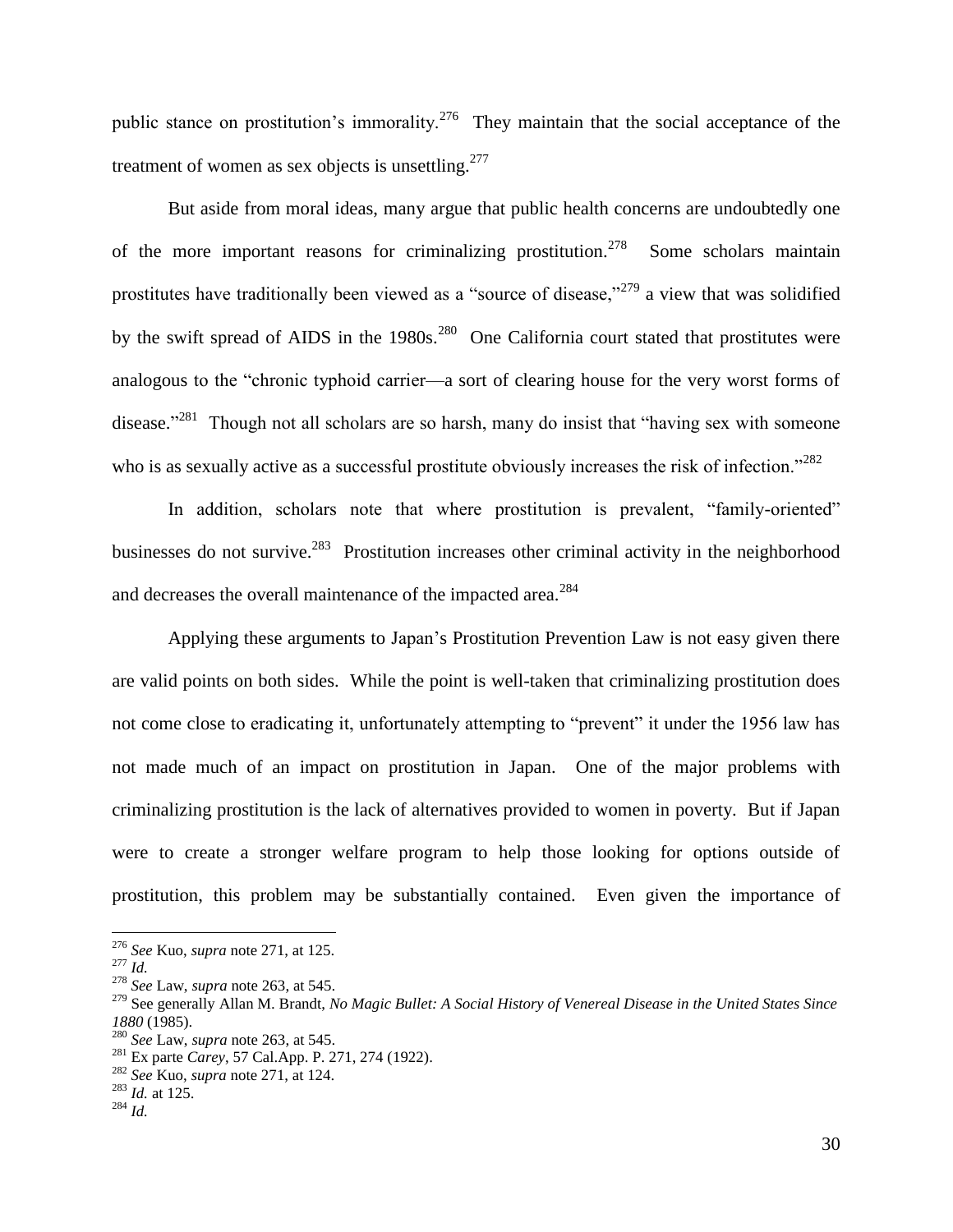autonomy in our society, still social acceptance of women as sex objects should not be an option if there are other alternatives. In this instance, harsh national legislation plus a welfare system can offer a new framework for Japan to decrease commercialized sex.

The main criticism of the current legal framework is that prostitutes are treated as mere victims rather than as willing participants. <sup>285</sup> The Anti-Prostitution Law indeed has been ineffective because of its inadequacies.<sup>286</sup> For example, the definition of prostitution is narrowly limited to sexual intercourse.<sup>287</sup> In addition, the failure to criminally punish both the prostitute and the client add to the law's ineffectiveness.  $288$  Therefore, in order to substantially decrease prostitution in Japan, lawmakers need to make certain changes to the Anti-Prostitution Law.

First, the definition of prostitution must be broadened to include all sexual behavior that includes genital contact.<sup>289</sup> Currently, because prostitution only includes sexual intercourse, which is defined as penal/vaginal penetration, any other sex act is currently legal.<sup>290</sup> Next, the act of prostitution and the act of buying a prostitute must be made criminally punishable.<sup>291</sup> Prostitutes, along with patrons and those who help encourage prostitution must all be punished in order to give the law its full effect. Finally, and most importantly for the purposes of this paper, the geisha should be specifically noted under the Prostitution Prevention Law. The law has a chance at being more effective if the Diet ensures that prostitution will be punished and sanctions will apply to all the disguised forms of prostitution in the sex industry.

But in addition to changes in the law, it is important for Japan also to develop a more established welfare system that could help counteract the necessity to turn to prostitution, in

<sup>285</sup> *See* Morrison, *supra* note 4, at 492.

<sup>286</sup> *Id.*

<sup>287</sup> *Id.*

<sup>288</sup> *Id.*

<sup>289</sup> *Id.* at 495.

<sup>290</sup> *See* Hungo, *supra* note 150.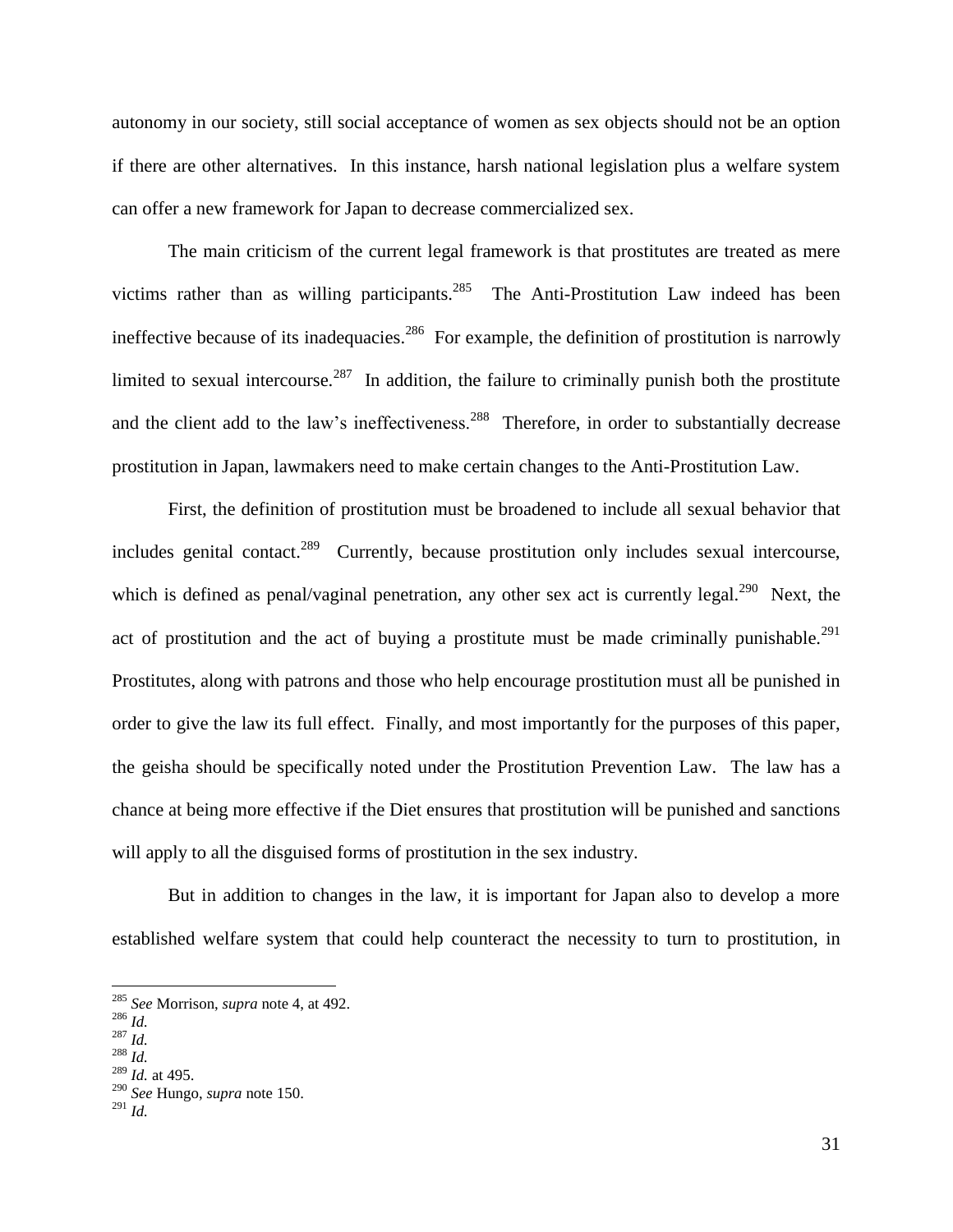instances such as poverty. The details of this welfare program are beyond the scope of this paper but it is nonetheless essential for Japan to provide citizens with basic necessities like food and shelter, so prostitution does not offer the only method to combat poverty. This new framework accounts for the concerns of those who fear criminalization removes a poor woman's last option for survival by offering a welfare alternative, but it also accounts for the legitimate argument that society cannot brazenly encourage the idea of women as sex objects. With a combination of both a harsher anti-prostitution law, which must include the geisha this time and a suitable welfare system, substantially decreasing prostitution becomes a much more plausible goal.

#### **VI. Conclusion**

While the geisha is indeed a treasured part of Japanese history, the reality is that she has a past inextricably intertwined with that of the prostitute—a past which also binds their future. Japan may be known as a prostitution culture, but Japan's sex industry has been able to reinvent itself throughout history to circumvent the word "prostitute." The prostitution business has evolved from streetwalkers to legalized brothels and now, geisha houses. The exclusion of the geisha from the Prostitution Prevention Law provides a gaping loophole in Japan's attempt to prevent prostitution in its cities. While it is understandable why the geisha was excluded in 1956 given Japan's societal views on sex and marriage, its *honne/tatemae* theory on truth and front, as well as the geisha's legitimization of the prostitution business, the geisha holds an undeniable stake in the prostitution industry and thus, should be included under the law like all others. With the geisha's inclusion under the law, in addition to some stricter provisions and perhaps a welfare program that helps combat poverty, real changes in Japan's sex industry may be possible.